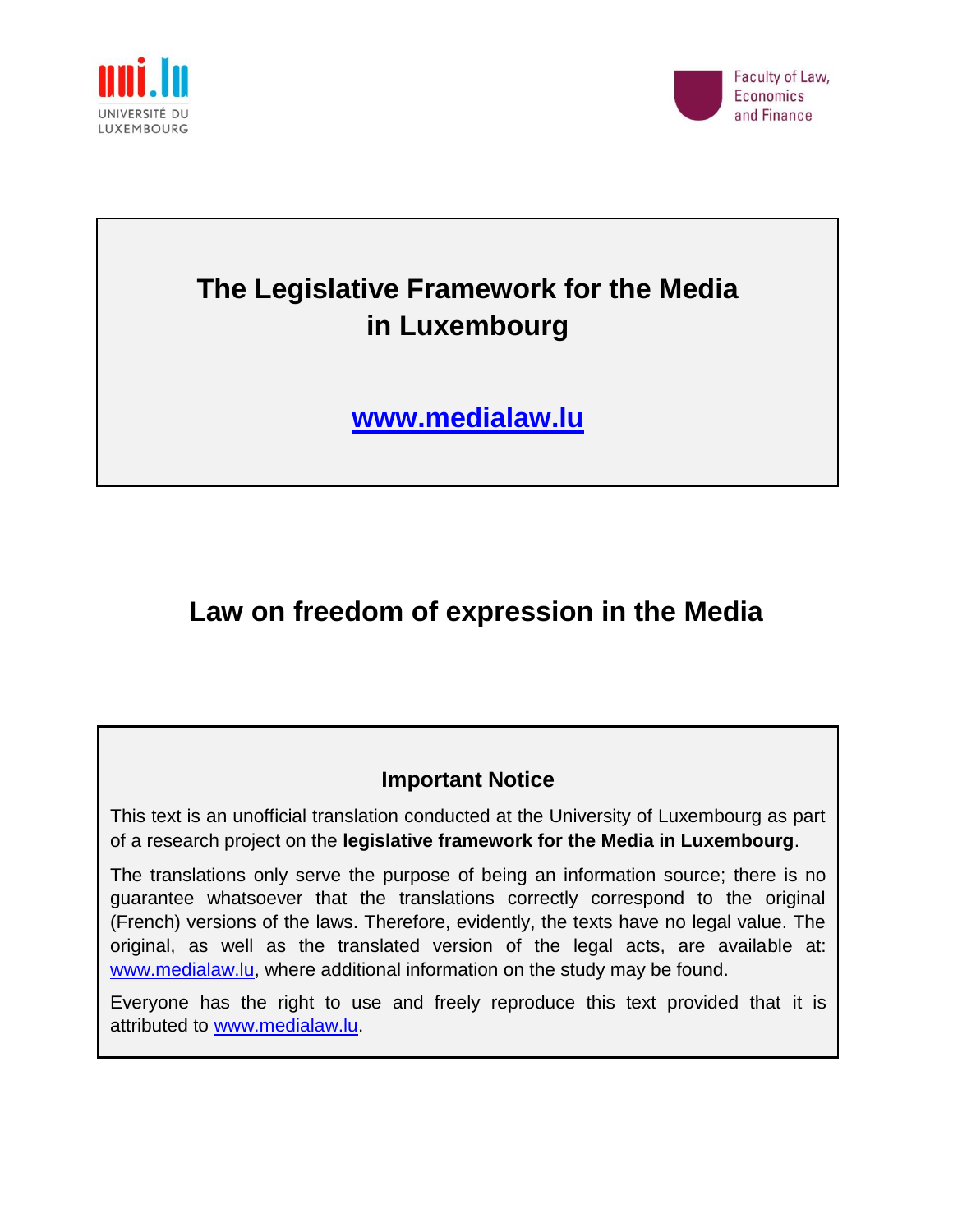# **Law of 8 June 2004 on the Freedom of Expression in the Media Consolidated version dated 30 April 2010**

#### **Chapter I. Purpose**

#### **Article 1.**

This law is intended to ensure the freedom of expression in the media.

#### **Article 2.**

Pursuant to article 10 of the Convention for the Protection of Human Rights and Fundamental Freedoms signed in Rome on 4 November 1950 and approved by the Law of 29 August 1953, every restriction or interference in this area must be prescribed by law and be necessary in a democratic society; that is, they must respond to a social imperative and be proportionate to their legitimate purpose.

#### **Chapter II. Definitions**

#### **Article 3.**

For the purposes of this law, the following terms shall have the following meanings:

1. Collaborator: professional journalist<sup>1</sup> and other person who, acting for or on behalf of a publisher, are involved in the collection, analysis, comment or editing of information;

2. Distributor: anyone acting on his/her own behalf or on behalf of another person who disseminates or distributes a publication in any form whatsoever. Distributors shall include agents within the meaning of articles 60-62 of the Amended Law of 14 August 2000 on Electronic Trading;

3. Publisher: any individual or legal entity whose primary or regular activity is the design and structure of a publication, that edits it or decides to make it available to the public in general or to portions of the public via any of the media and to this end orders its reproduction or multiplication;

4. Information: any presentation of facts, any opinion or idea expressed in any form whatsoever;

5. Information Identifying a Source: any information likely to identify the source of a professional journalist<sup>2</sup> and in particular the name, personal data, voice and image of a source, the actual

 1 Term as amended by the Law of 11 April 2010.

 $2$  Term as amended by the Law of 11 April 2010.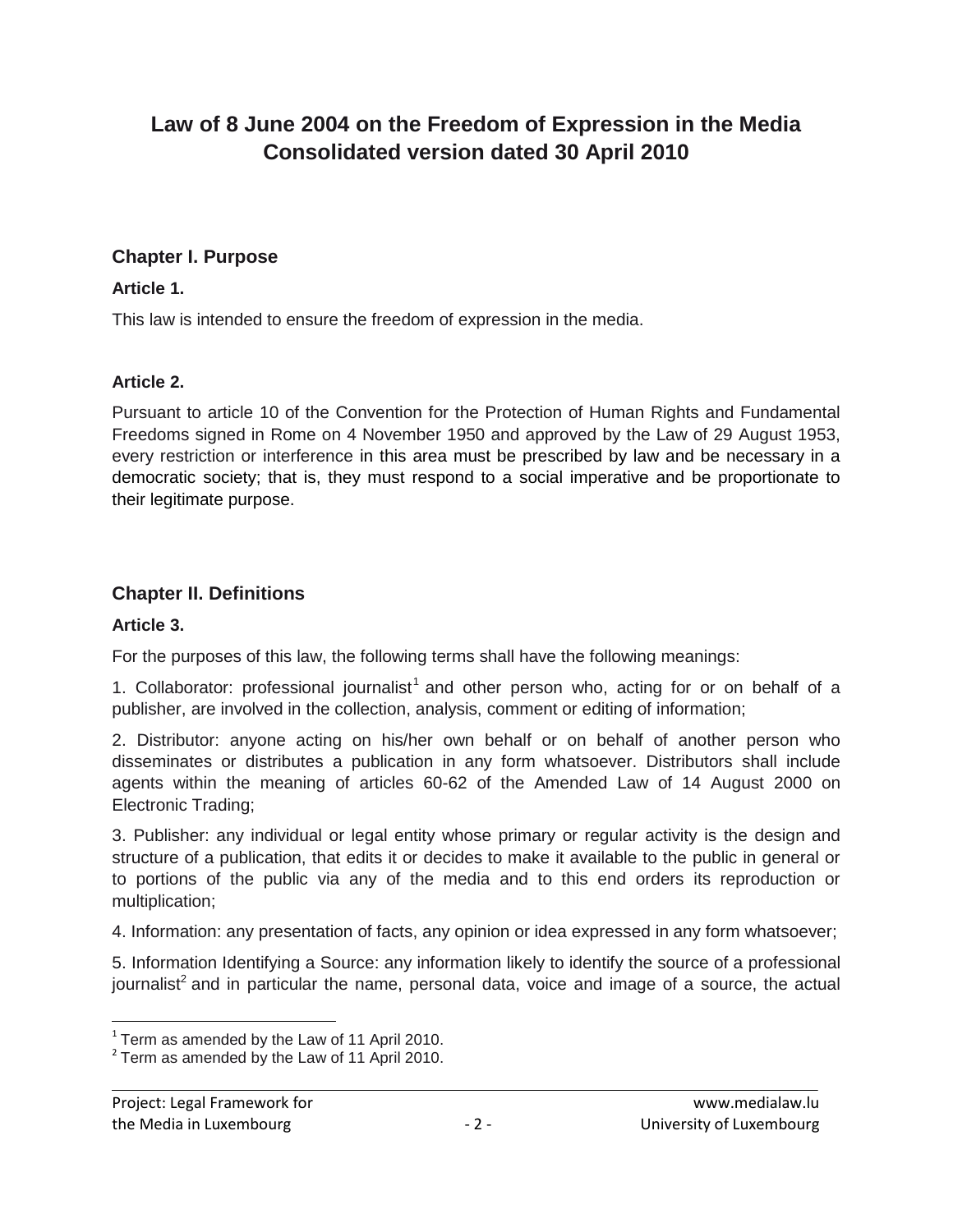circumstances in which the professional journalist<sup>3</sup> obtained the information from his/her source, the unpublished portion of the information obtained by the professional journalist<sup>4</sup> and the notes and personal documents of the professional journalist<sup>5</sup> that relates to his/her professional work;

6. *(Law of 11 April 2010)* "Professional journalist: anyone whose regular source of professional income (as employee or freelance worker) is the work he/she does for a publisher and that involves the collection, analysis, comment and editing of information, so long as that person also fulfils the following conditions. He/she must:

1) be a journalist, as defined in the present law,

2) be of age,

3) not, in the Grand Duchy of Luxembourg, have been stripped of all or any of the civil rights listed in article 11 Criminal Code, and outside the Grand Duchy of Luxembourg must not have been convicted of any offence that within the Grand Duchy of Luxembourg would have caused him/her to be stripped of all or any such rights,

4) not engage in any trade or activity involving publicity";

7. Editorial Policy: the general principles set by the publisher for the editing of cultural, economic, ideological, moral, political or social information;

8. Media: all physical and intangible technical methods of publication;

9. Publication: a set of information made available to the public or particular groups of persons by a publisher using any media

10. Physical Publication: publication on a physical Medium;

11. Periodical Publication: publication in a comparable format at regular or irregular intervals throughout a calendar year;

12. Source: anyone who provides information to a professional journalist  $6$ .

## **Chapter III. Rights of professional journalists in their dealings with publishers Article 4.**

Professional journalists<sup>7</sup> may refuse to allow information to be published under their own names if substantial changes have been made to it without their consent.

Refusal by a professional journalist $<sup>8</sup>$  to allow publication on the above grounds shall not</sup> constitute a real or serious ground for dismissal within the meaning of the Law of 24 April 1989

 $\overline{a}$ 

 $3$  Term as amended by the Law of 11 April 2010.

 $4$  Term as amended by the Law of 11 April 2010.

<sup>&</sup>lt;sup>5</sup> Term as amended by the Law of 11 April 2010.

 $6$  Term as amended by the Law of 11 April 2010.

 $7$  Term as amended by the Law of 11 April 2010.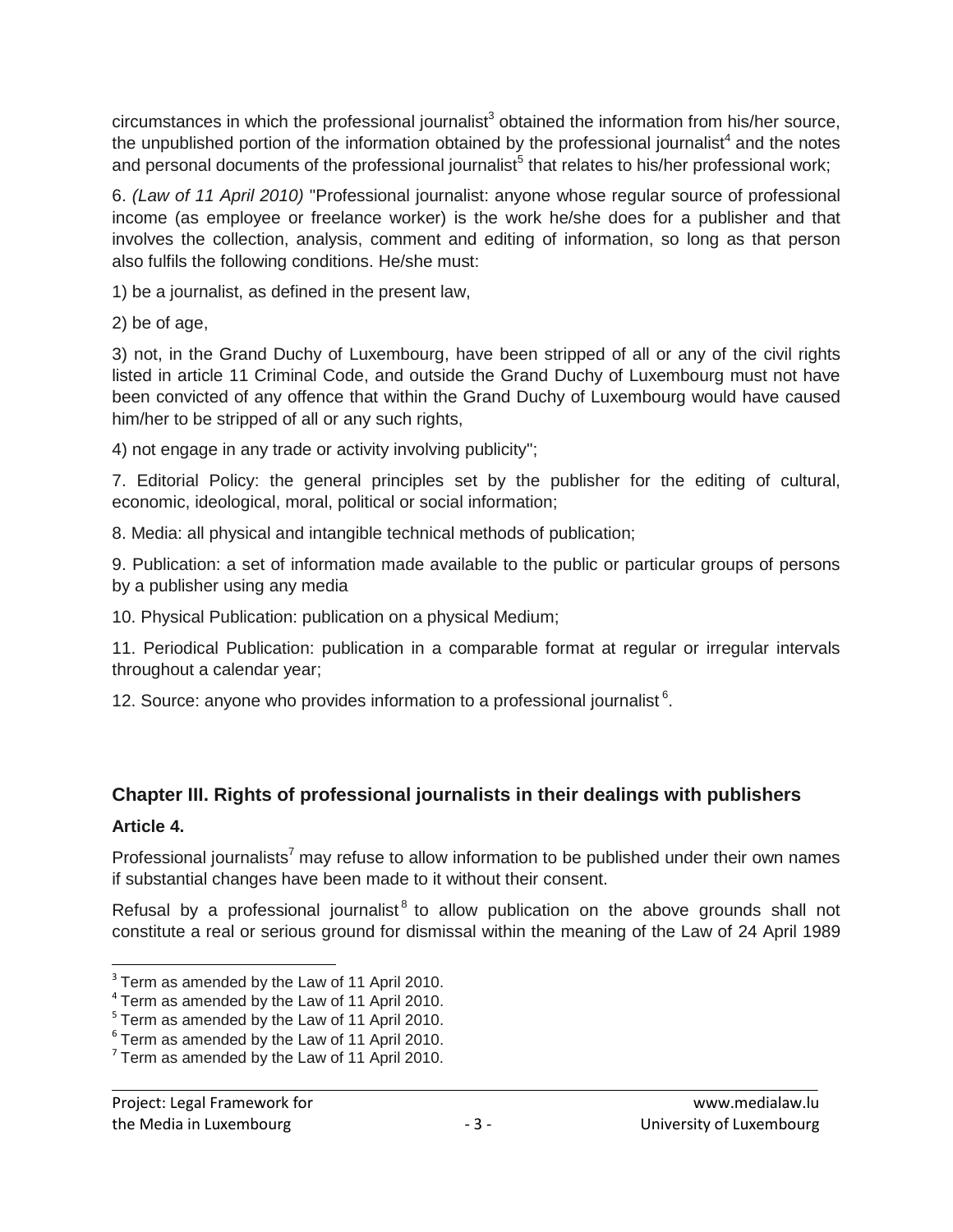on Employment Contracts as amended and may not be used as grounds for the imposition of any penalty whatsoever.

#### **Article 5.**

In the event of fundamental change in editorial policy, professional journalists  $9$  whose convictions or personal consciences do not allow them to accept the new editorial policy may terminate their contract of employment with the publisher without notice. Such termination of contract may not be asserted against a professional journalist<sup>10</sup> with the aim of depriving him/her of full unemployment benefit under article 14(1)(a) of the Amended Law of 30 June 1976 that 1. creates an employment fund, and 2. regulates the grant of full unemployment indemnities.

## **Chapter IV. Rights attaching to the freedom of expression**

*Section 1. The right to seek and comment information*

#### **Article 6.**

(1) The freedom of expression referred to in Article 1 above includes the right to receive and seek information, to decide how to communicate it to the public using a freely selected form and method and to comment and criticise it.

(2) The public must be able to distinguish between the fact itself and the comment made on it.

#### *Section 2. Protection of sources*

#### **Article 7.**

 $\overline{a}$ 

(1) Professional journalists<sup>11</sup> called to give evidence before an administrative or judicial authority during administrative or legal proceedings have the right to refuse to divulge information identifying a source or the content of information they have obtained or collected.

(2) In addition, publishers and other persons who have obtained information identifying a source through the collection, editing or dissemination of said information during their professional dealings with a professional journalist<sup>12</sup> may assert the right enshrined in sub-section (1) of this Article.

 $8$  Term as amended by the Law of 11 April 2010.

 $9$  Term as amended by the Law of 11 April 2010.

<sup>&</sup>lt;sup>10</sup> Term as amended by the Law of 11 April 2010.

 $11$  Term as amended by the Law of 11 April 2010.

<sup>&</sup>lt;sup>12</sup> Term as amended by the Law of 11 April 2010.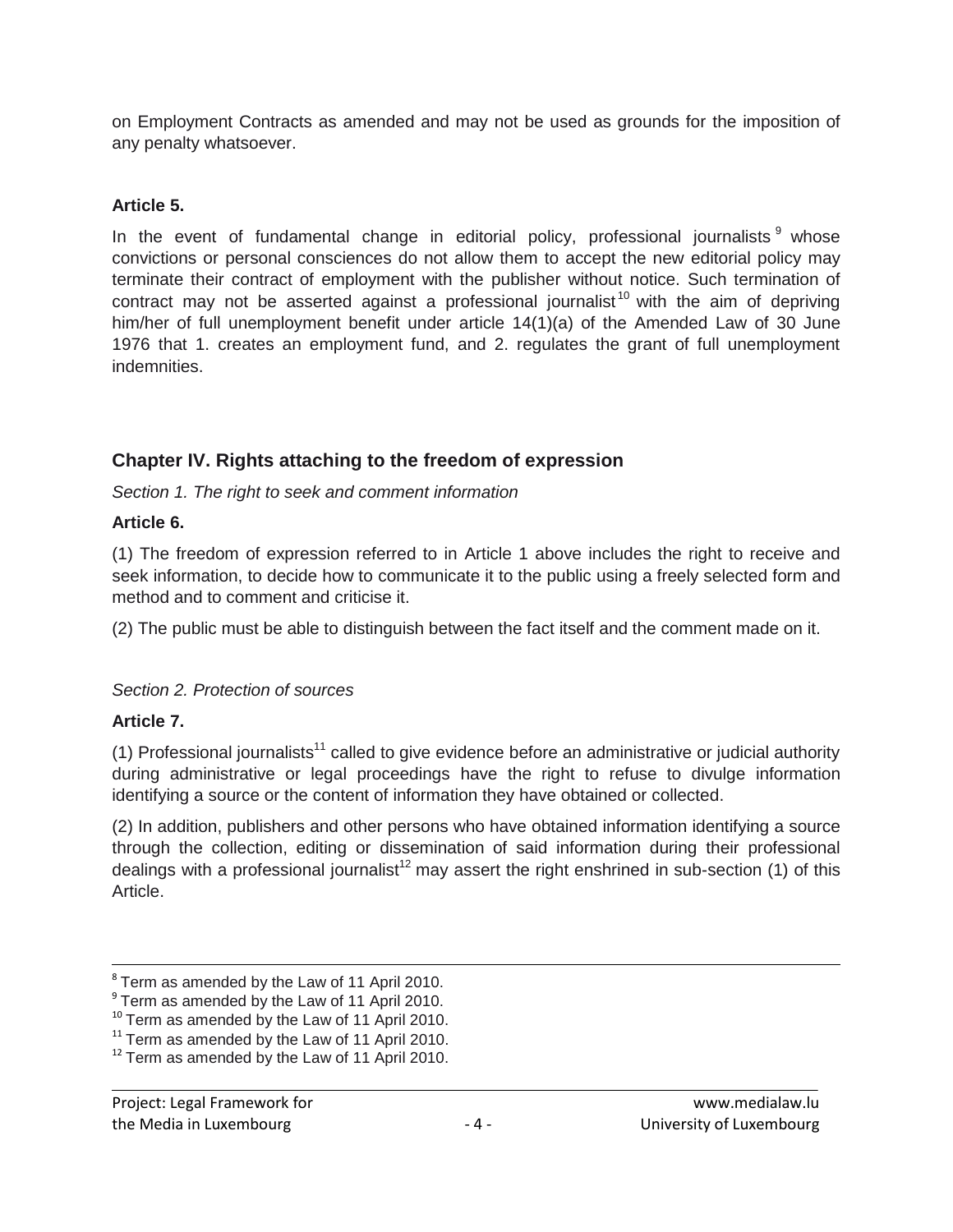(3) Police, judicial and administrative authorities may not give orders or undertake measures to circumvent the above right and in particular may not themselves carry out or have carried out any searches of, or confiscations from, the workplace or home of the professional journalist<sup>13</sup> concerned or of the persons referred to in sub-section (2) of this Article.

(4) Where information identifying a source has been properly obtained using any of the actions described in sub-section (3) of this Article and so long as the aim or purpose of the action was not to identify a source, such information may not be used as evidence in further legal action unless its disclosure is justified under Article 8 below.

#### **Article 8.**

Notwithstanding the previous Article, in the event action undertaken by the police, judicial or administrative authorities concerns the prevention, pursuit or repression of crimes against persons, drugs trafficking, money laundering, terrorism or attacks on the security of the State, neither professional journalists<sup>14</sup> nor the persons referred to in Article 7(2) may assert the right created under Article 7(1) above, and the measures referred to in Article 7(3) may be ordered.

#### *Section 3. Copyright*

#### **Article 9.**

Works of journalism are subject to copyright provisions in the same way as literary works and works of art.

Authorship of, and copyright for, works of journalism are governed by copyright law, related rights and databases.

## **Chapter V. Duties flowing from the freedom of expression**

*Section 1. Duty of accuracy and truth*

#### **Article 10.**

Collaborators have a duty to ensure the accuracy and truth of the facts they communicate.

They shall check the truth, content and origin of those facts before communicating them, so far as this is reasonable in the light of their resources and the circumstances concerned.

#### **Article 11.**

 $\overline{\phantom{a}}$ 

 $13$  Term as amended by the Law of 11 April 2010.

<sup>&</sup>lt;sup>14</sup> Term as amended by the Law of 11 April 2010.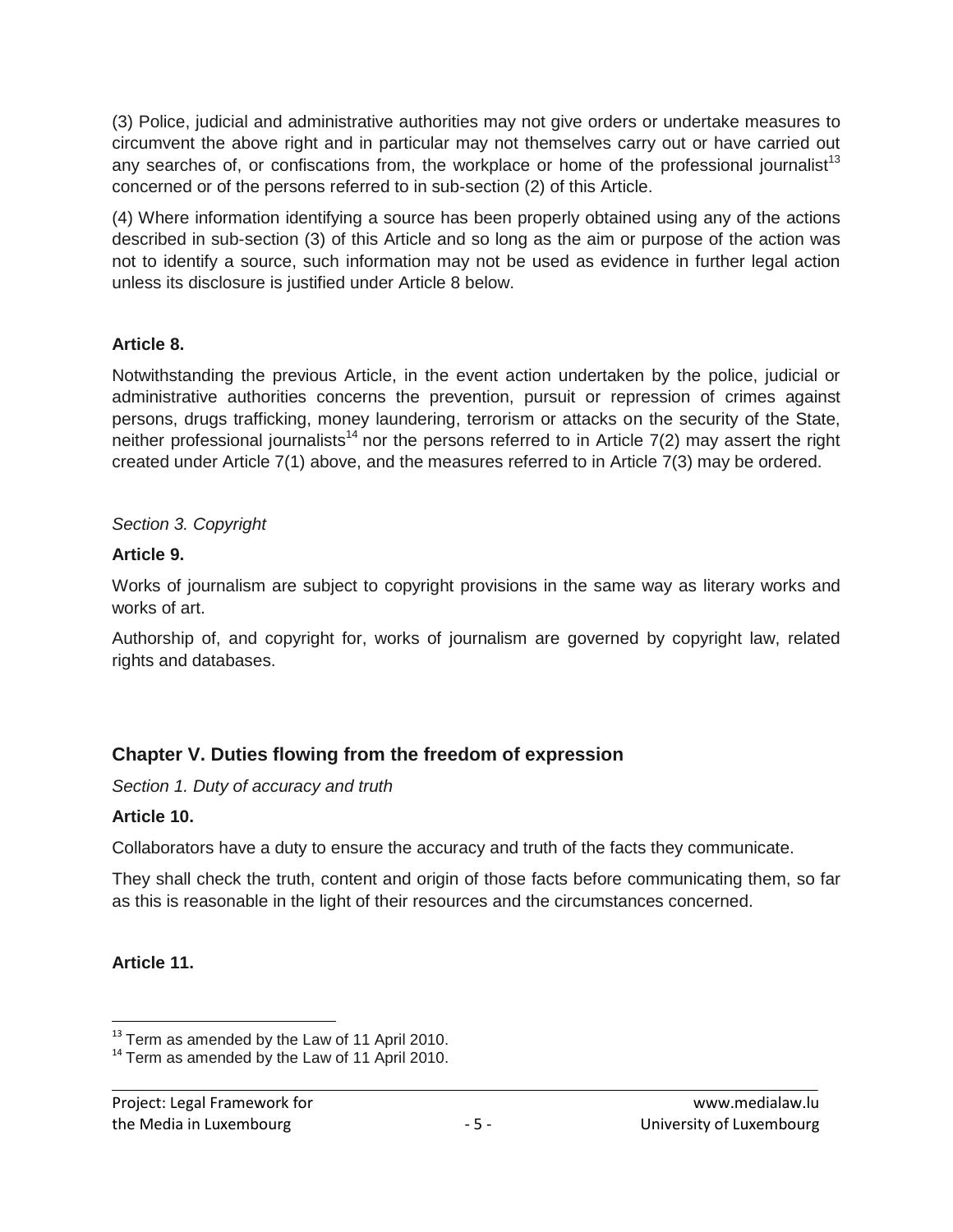Any inaccuracy in the facts presented in a publication shall be corrected spontaneously as soon as it is established or comes to the attention of the collaborator concerned or the publisher.

The publisher of the publication in which the inaccurate fact appeared shall publish the correction without prejudice to any compensation that may be sought for the harm caused.

#### *Section 2. Presumption of innocence*

### **Article 12.**

(1) Everyone shall be presumed innocent until proven guilty.

(2) Subject to Article 13, in the event a person is publicly presented as being guilty of something that is still under investigation or enquiry by the courts and for which no final judgment has yet been made, the courts may, even when acting on an urgent application and without prejudice to any compensation that may be sought for harm suffered, order steps to be taken, such as publication of a correction or issue of a statement, if necessary subject to a penalty pursuant to Articles 2059-2066 Civil Code, to end the violation of the presumption of innocence. Such steps shall be taken at the expense of the person liable for the violation.

## **Article 13.**

However, the persons responsible for the publication of information representing another person as guilty of facts that are still under investigation or enquiry by the courts shall have no liability within the meaning of Article 21 if:

1. the publication was authorised by the person concerned;

2. the publication was made at the request of the judicial authorities for the purposes or as part of a judicial investigation or enquiry;

3. the publication was part of a direct communication to the public, so long as:

a) all due care was been taken to prevent violation of the presumption of innocence, and

b) the author of the allegations quoted is identified in the information communicated;

4. the information is a faithful quotation of a third party, so long as:

a) the quotation is clearly identified as such, and

b) the quoted third party is identified in the information communicated, and

c) publication of the quotation is justified on the grounds that it is overwhelmingly in the public interest.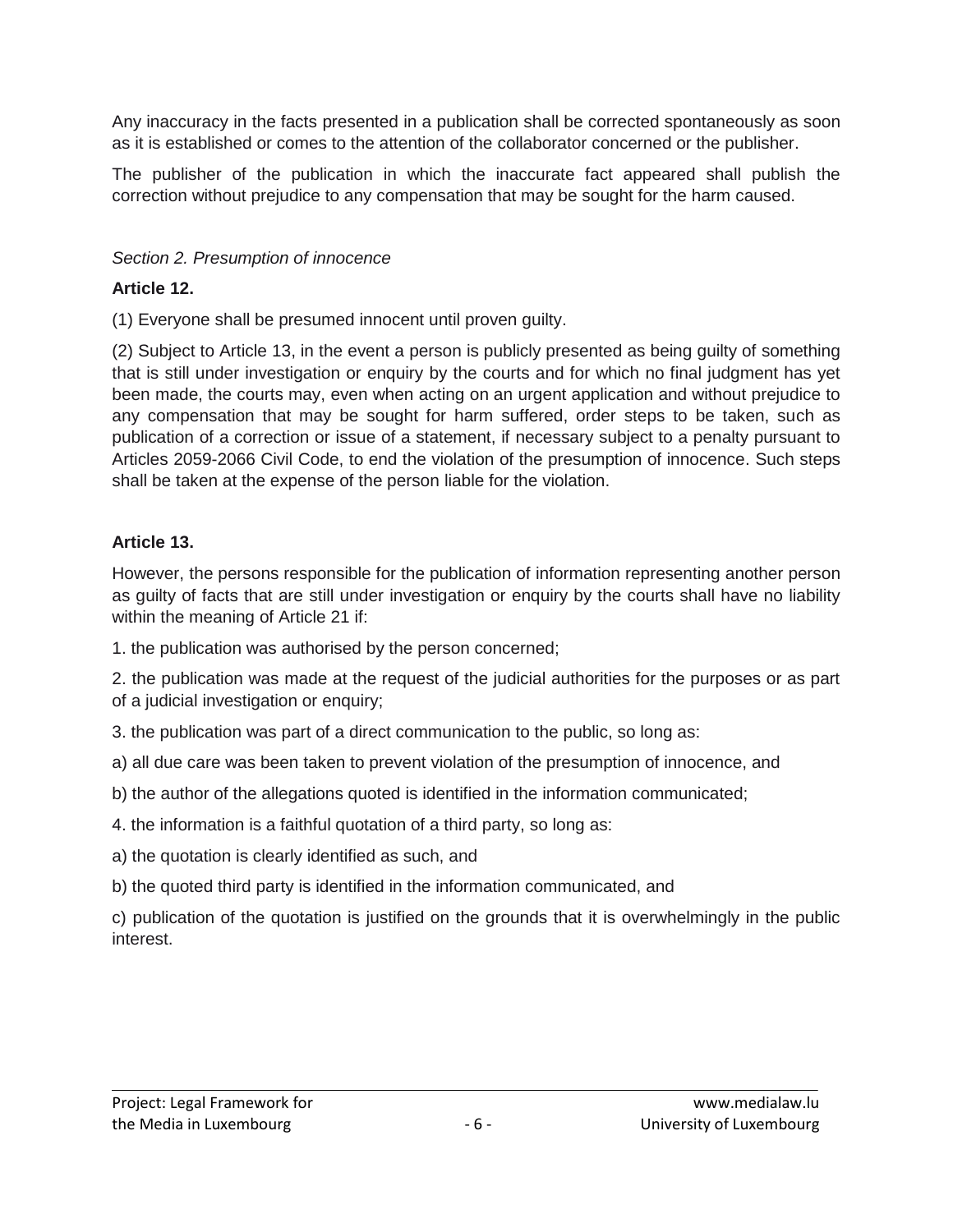### *Section 3. Protection of private life*

## **Article 14.**

(1) Everyone has a right to respect for his private life.

(2) Subject to Article 15 below, in the event information concerning a person's private life is communicated to the public, the courts may, even when acting on an urgent application, and without prejudice to any compensation that may be sought for harm suffered, order steps to be taken, such as publication of a correction or statement, if necessary subject to a penalty payment pursuant to Articles 2059-2066 Civil Code, to end the violation of private life. Such steps shall be taken at the expense of the person liable for the violation.

## **Article 15.**

However, the persons responsible for the publication of information concerning another person's private life shall have no liability within the meaning of Article 21 below if:

1. the publication was authorised by the person concerned;

2. the publication was made at the request of the judicial authorities for the purposes or as part of a judicial investigation or enquiry;

3. the publication directly concerns the public life of the person in question;

4. the publication was part of a direct communication to the public, so long as:

a) all due care was taken to prevent violation of private life, and

b) the author of the allegations quoted is identified in the information communicated;

5. the information is a faithful quotation of a third party, so long as:

a) the quotation is clearly identified as such, and

b) the quoted third party is identified in the information communicated, and

c) publication of the quotation is justified on the grounds that it is overwhelmingly in the public interest.

## *Section 4. Protection of reputation and honour*

## **Article 16.**

(1) Everyone has a right to respect for his honour and reputation.

(2) Subject to Article 17, in the event information damaging a person's honour or reputation is published, the courts may, even when acting on an urgent application, and without prejudice to any compensation that may be sought for harm suffered, order steps to be taken, such as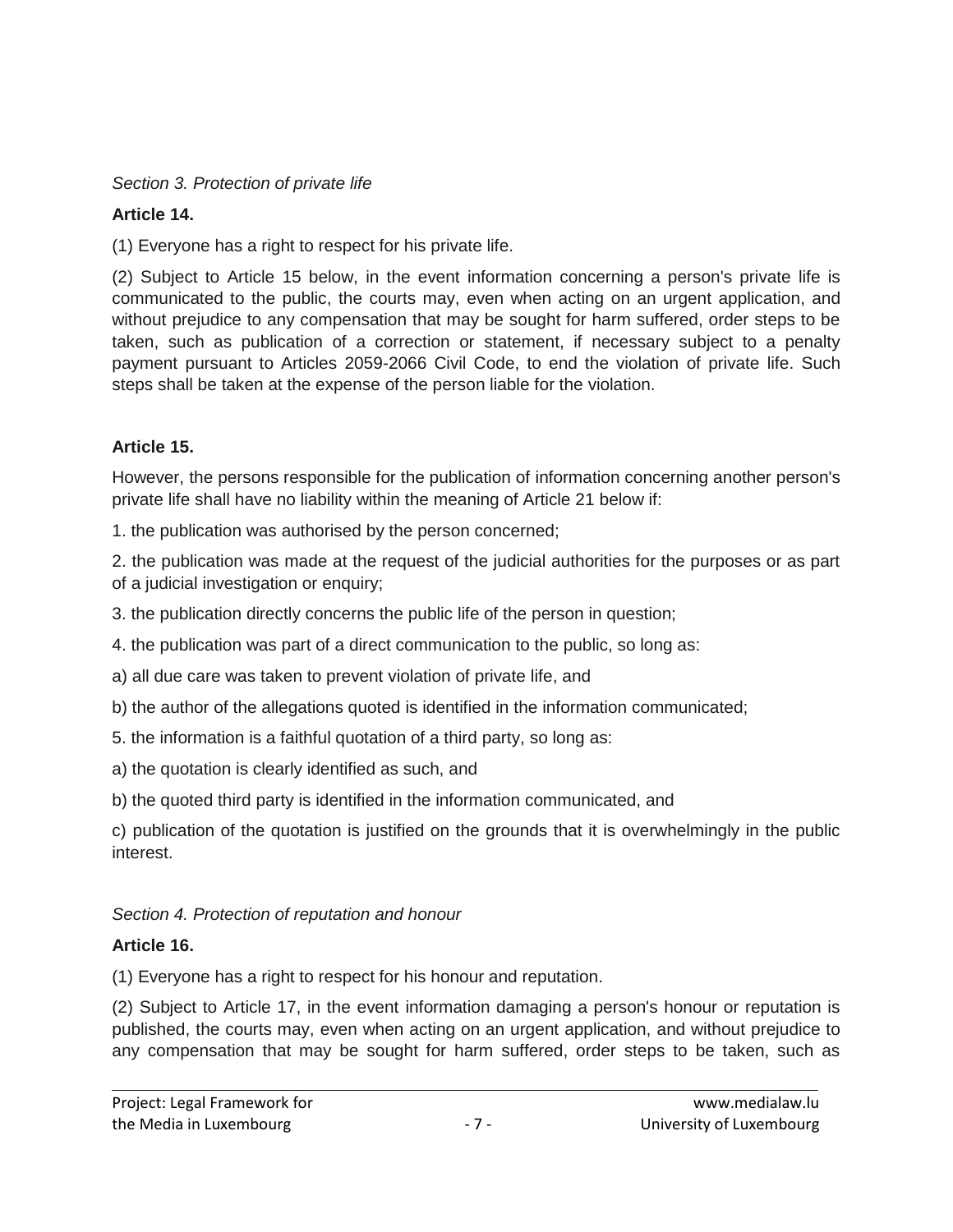publication or issue of a correction or statement, if necessary subject to a penalty payment pursuant to articles 2059-2066 Civil Code, to end damage to honour or reputation. Such steps being taken at the expense of the person liable for the damage.

### **Article 17.**

However, persons responsible for the publication of information that is damaging to another person's honour or reputation shall have no liability within the meaning of Article 21 below if:

1. in cases where the law allows legal proof of the facts:

a) such proof is provided, or

b) no such proof is provided but the person liable within the meaning of Article 21 below, subject to all due care having been taken to prevent damage to the other person's reputation or honour, is able to prove using any legal method that he/she had sufficient reason to believe that the facts represented were true and that it was overwhelmingly in the public interest for the information to be published;

2. the information is a direct communication to the public so long as:

a) all due care was taken to prevent any damage to the reputation and honour of the person concerned, and

b) the identity of the person at the origin of the allegations is also identified in the Information;

- 3. the Information is a faithful quotation of a third party, so long as:
- a) the quotation is clearly identified as such, and
- b) the quoted third party is identified in the information communicated, and

c) publication of the quotation is justified on the grounds that it is overwhelmingly in the public interest.

## *Section 5. Protection of minors*

## **Article 18.**

It is prohibited to publish using any information media identifying or enabling the identification of:

- minors who have left their parents, guardians or the persons or institutions responsible for their care or to whom/which they were entrusted;

- minors who have been abandoned in the manner specified in articles 354ff. Criminal Code;
- minors who have committed suicide;
- minors who are the victims of a crime.

## **Article 19.**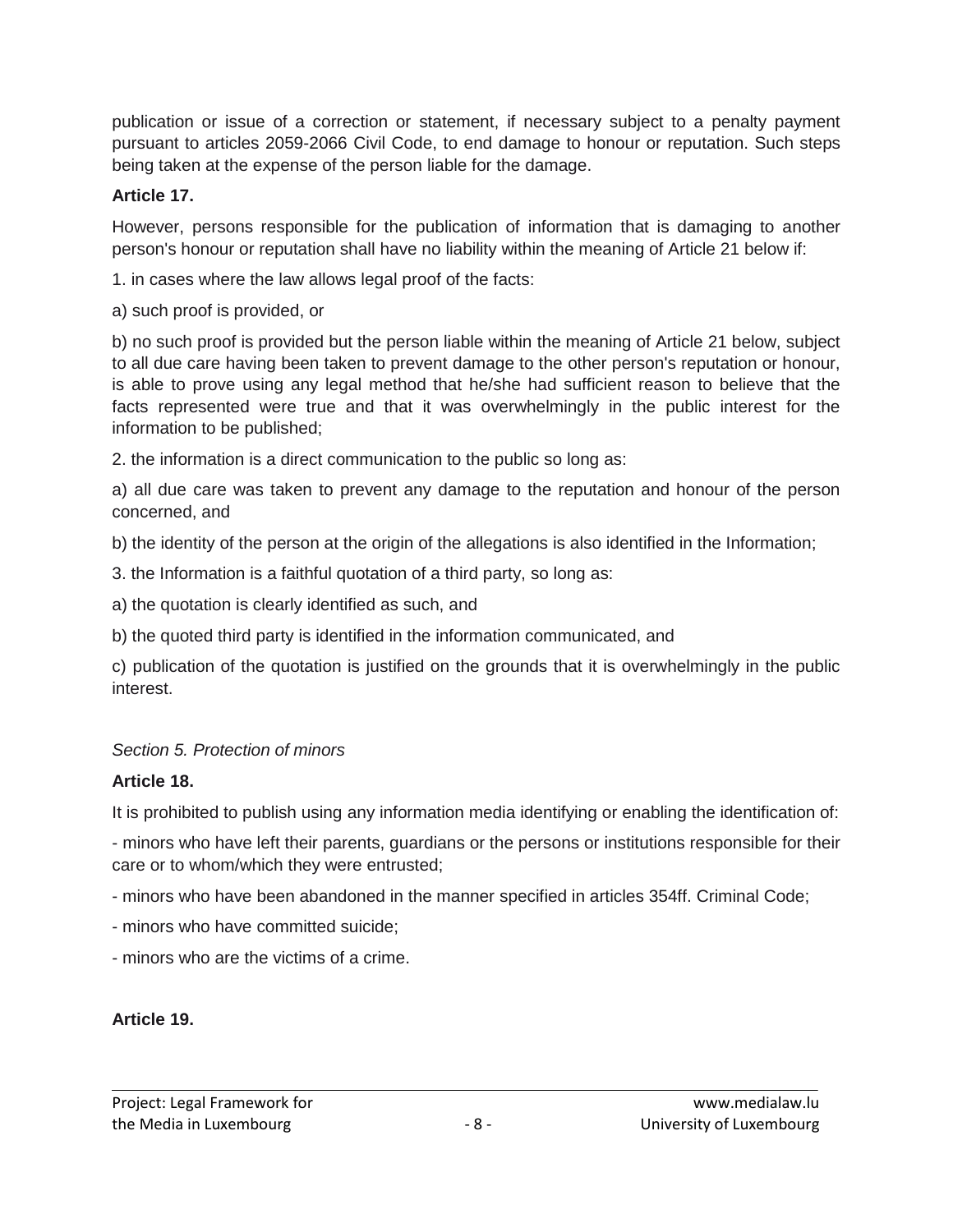However, persons responsible for publication of the information referred to in Article 18 above shall have no liability within the meaning of Article 21 below if:

1. the publication is made in the interest of the minor concerned and at the request of the persons responsible for his/her care;

2. the publication is made at the request of the administrative or judicial authorities;

3. it is a direct communication to the public so long as:

a) all due care was taken to prevent any failure in the protection of the minor, and

b) the author of the allegations is identified in the information communicated;

4. the information is a faithful quotation of a third party, so long as:

a) the quotation is clearly identified as such, and

b) the quoted third party is identified in the information communicated, and

c) publication of the quotation is justified on the grounds that it is overwhelmingly in the public interest.

## *Section 6. Common provisions*

## **Article 20.**

(1) The duty of due diligence requires that before publication is made, the checks specified under Article 10 above are carried out.

(2) Overwhelmingly in the public interest means that the value of the information communicated must be useful to the forming of public opinion.

## **Chapter VI. Liability**

## **Article 21.**

The collaborator if known, or otherwise the publisher, or otherwise the distributor shall be liable in civil or criminal law for all violations committed by means of any media.

## **Article 22.**

Notwithstanding article 66 Criminal Code and in all cases not specified by the Code, persons who - by making speeches at meetings or in public places, publicly displaying signs or posters, by using printed or other writings or any other method to transmit the spoken word, sounds, images or writing to the public that are sold, put on sale, broadcast, distributed or made available to the public in any way whatsoever, including via any media or by display or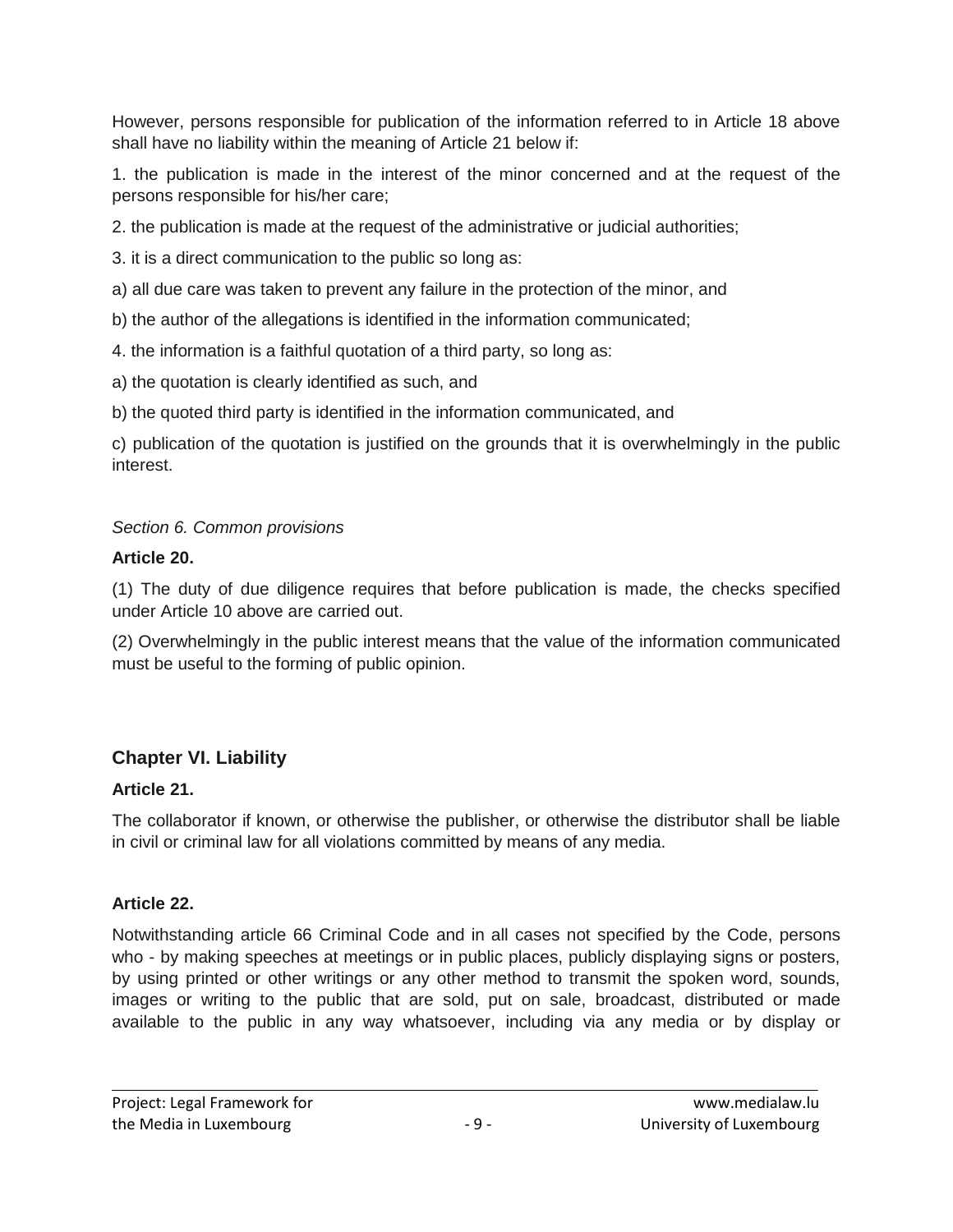performance in public places or at public meetings - have directly incited the commission of a crime or offence shall be punished as accomplices of that crime or offence.

This provision shall also apply if the incitement has led only to an attempted crime or offence within the meaning of articles 51-53 Criminal Code.

Where the incitement has had no effect or where the attempted offence that was incited is not a criminal offence, the inciter shall pay a fine of between 500 and 5000 euro and/or shall be imprisoned for between eight days and one year. The penalty applied may not exceed the penalty applying to the offence itself.

## **Chapter VII. Press Council**

#### *Section 1. Duties*

#### **Article 23.**

(1) (Law of 11 April 2010) "A Press Council is hereby created with a civil personality. The Press Council has the authority to issue and withdraw the press cards referred to in article 31."

(2) The Press Council is also responsible for:

1. producing an ethical code setting out the rights and duties of professional journalists and publishers "including those relating to the processing of personal data"<sup>15</sup> and shall ensure the code is published;

2. establishing a Complaints Committee to receive and deal with complaints from individuals about information in publications disseminated via any information media "including complaints concerning the respect for personal rights and freedoms as regards personal data processing", without prejudice to the powers reserved to the *Commission nationale pour la protection des données* (National Data Protection Committee) created by the current law on personal data protection;

3. examining all matters concerning the freedom of expression in the media that are put before it by the Government or that it considers it must itself examine.

(3) The Press Council may also issue recommendations and directives on the work of professional journalists <sup>16</sup> and publishers and organise professional training courses for professional journalists $17$  and publishers.

*Section 2. Members of the Press Council*

#### **Article 24.**

 $\overline{a}$  $15$  Added by the Law of 27 July 2007.

<sup>&</sup>lt;sup>16</sup> Term as amended by the Law of 11 April 2010.

<sup>&</sup>lt;sup>17</sup> Term as amended by the Law of 11 April 2010.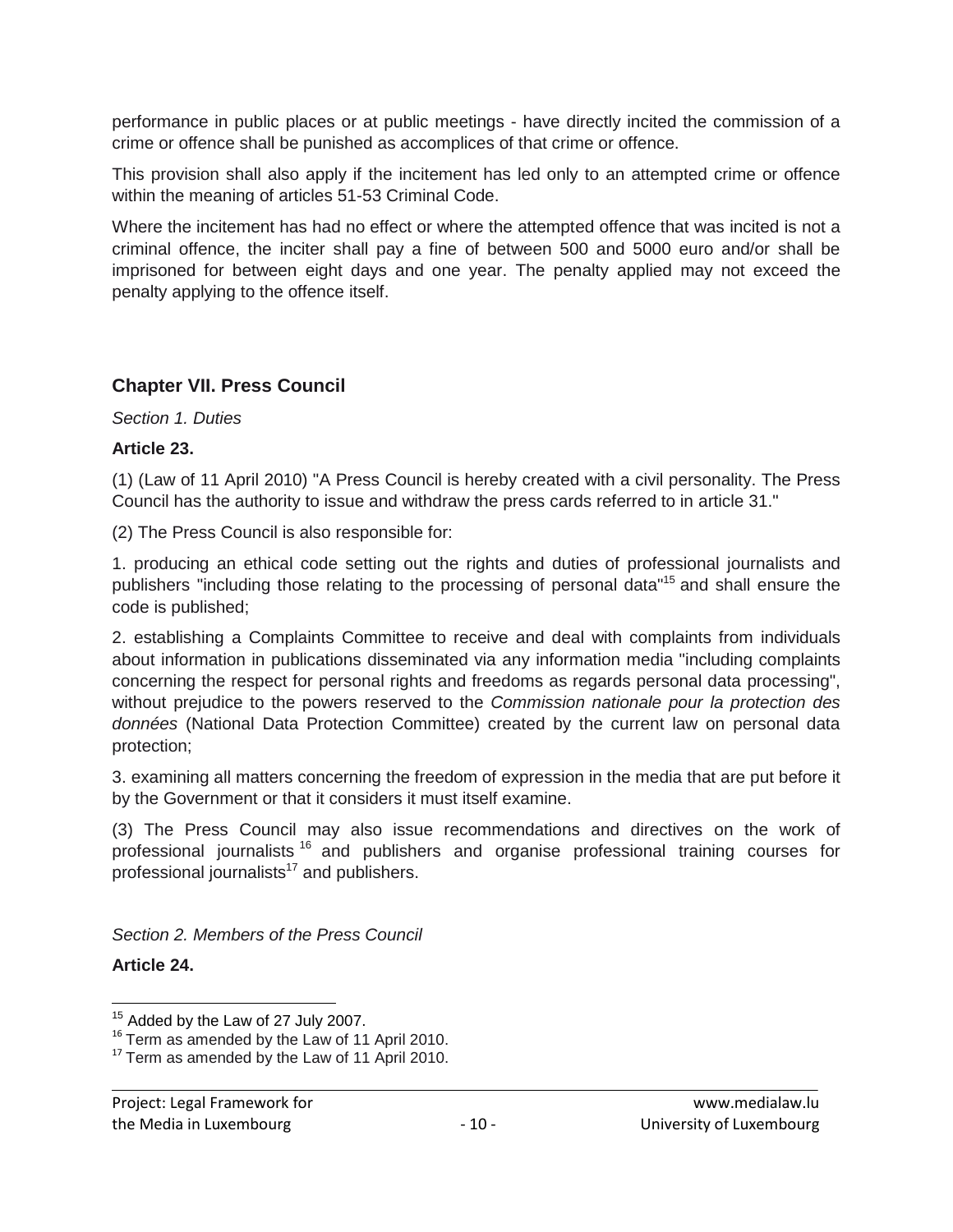The Press Council shall have at least 14 members, half of whom shall represent publishers while the other half shall represent professional journalists<sup>18</sup>.

#### **Article 25.**

The members of the Press Council shall be appointed by Grand Ducal order at the recommendation of the professions concerned.

*Section 3. Chair*

#### **Article 26.**

The Press Council shall be chaired on a revolving two-year basis first by a representative of the publishers and then by a representative of the professional journalists<sup>19</sup>.

The rules for electing the Chair and governing eligibility for the position shall be decided by the Press Council.

The Press Council shall have a set of internal rules regulating procedures that may be brought before it and operation.

Throughout his/her term of office, the Chair of the Press Council shall also chair the Press Accreditation Committee referred to in Article 27 below.

(Law of 11 April 2010)

"The Press Council shall be represented before the law and in all other situations by its Chair."

#### *Section 4. Press Accreditation Committee*

#### **Article 27.**

A Press Accreditation Committee is hereby instituted within the Press Council with the duties specified in Article 23(1) above.

#### **Article 28.**

 $\overline{\phantom{a}}$ 

The Press Accreditation Committee shall have "six"<sup>20</sup> members, one of whom shall be the Chair of the Press Council. The publishers and professional journalists shall each appoint either two or three members depending on whether the Chair of the Press Council currently represents the publishers or professional journalists<sup>21</sup>.

Members' term of office shall be two years and shall be renewable.

 $18$  Term as amended by the Law of 11 April 2010.

<sup>&</sup>lt;sup>19</sup> Term as amended by the Law of 11 April 2010.

 $20$  Term as amended by the Law of 11 April 2010.

 $21$  Term as amended by the Law of 11 April 2010.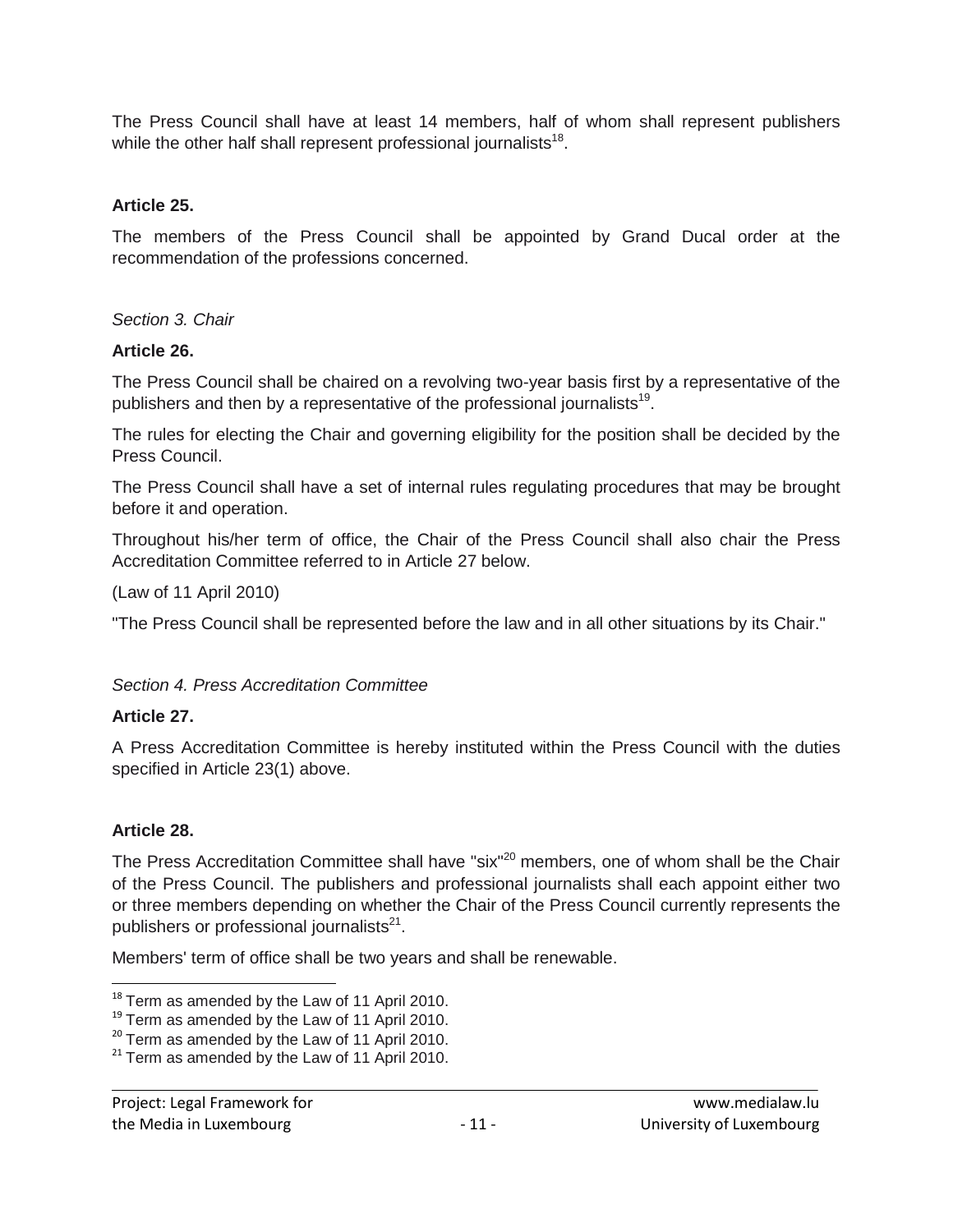The Press Council shall decide the method for appointing members to the Press Accreditation Committee and eligibility criteria.

The Press Council shall regulate the procedure to be followed before the Press Accreditation Committee.

#### **Article 29.**

*(Law of 11 April 2010)*

"Appeals may be made against Press Accreditation Committee decisions to the Press Accreditation Appeals Committee.

The Press Accreditation Appeals Committee shall have five members: one lawyer, two members representing publishers and two members representing journalists.

Members' term of office shall be two years and shall be renewable.

The member who is a lawyer shall be appointed by grand-ducal regulation at the recommendation of the Press Council. He/she shall chair the Press Accreditation Appeals Committee.

The Press Council shall decide the method for appointing members to the Press Accreditation Appeal Committee and eligibility criteria.

The Press Council shall regulate the procedure to be followed before the Press Accreditation Appeals Committee.

Appeals against Press Accreditation Committee decisions must be made to the Press Council secretariat by registered letter within forty days of service of the Press Accreditation Committee decision on the parties concerned."

#### **Article 30.**

The methods for preparing documents and forms of identification issued by the Press Council shall be set by grand-ducal regulation.

#### *Section 5. Press cards*

#### **Article 31.**

*(Law of 11 April 2010)*

"Press cards accrediting professional journalists shall be issued to persons fulfilling the conditions set out in article 3(6)."

*Section 6. Complaints Committee*

#### **Article 32.**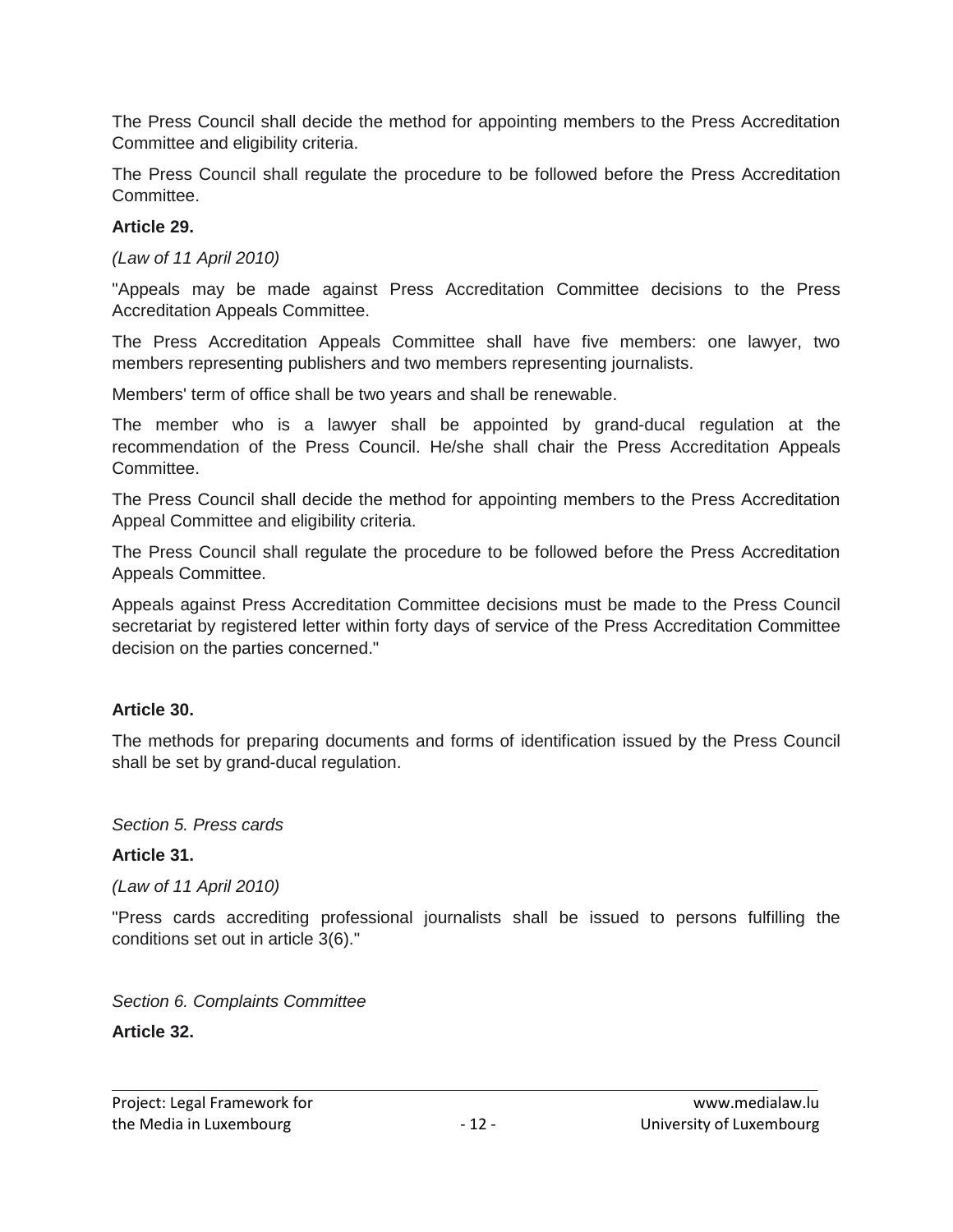A Complaints Committee is hereby instituted within the Press Council, with the duties specified in Article 23(2)2.

#### **Article 33.**

(1) The Committee shall have five members: two representing the publishers and two representing the professional journalists $^{22}$ .

(2) The fifth member, representing the public, shall chair the Complaints Committee. He/she shall be neutral and impartial and for this reason may not be involved in publishing in any capacity whatsoever.

He/she shall be a lawyer and shall be appointed by Grand Ducal order at the recommendation of the Press Council.

(3) The Chair of the Press Council may not sit on the Complaints Committee.

#### **Article 34.**

The Press Council shall decide the method by which matters are put before the Complaints Committee, the admissibility criteria for complaints and the procedure that will apply. The Press Council shall also decide how all members of the Complaints Committee except the public representative are appointed, and eligibility criteria for membership of the Complaints Committee.

#### **Article 35.**

The Complaints Committee may reject or uphold complaints. Decisions to uphold complaints may be accompanied by a recommendation to the liable person(s) and/or a public or non-public reprimand to be communicated by the publisher as the Complaints Committee shall decide.

## **Chapter VIII. Right of reply**

#### *Section 1. Conditions*

#### **Article 36.**

Without prejudice to other forms of remedy, individuals and legal entities, *de facto* associations and constituted bodies that are specifically named or implicitly designated in a periodical publication have the right to demand free publication of a reply.

l  $22$  Term as amended by the Law of 11 April 2010.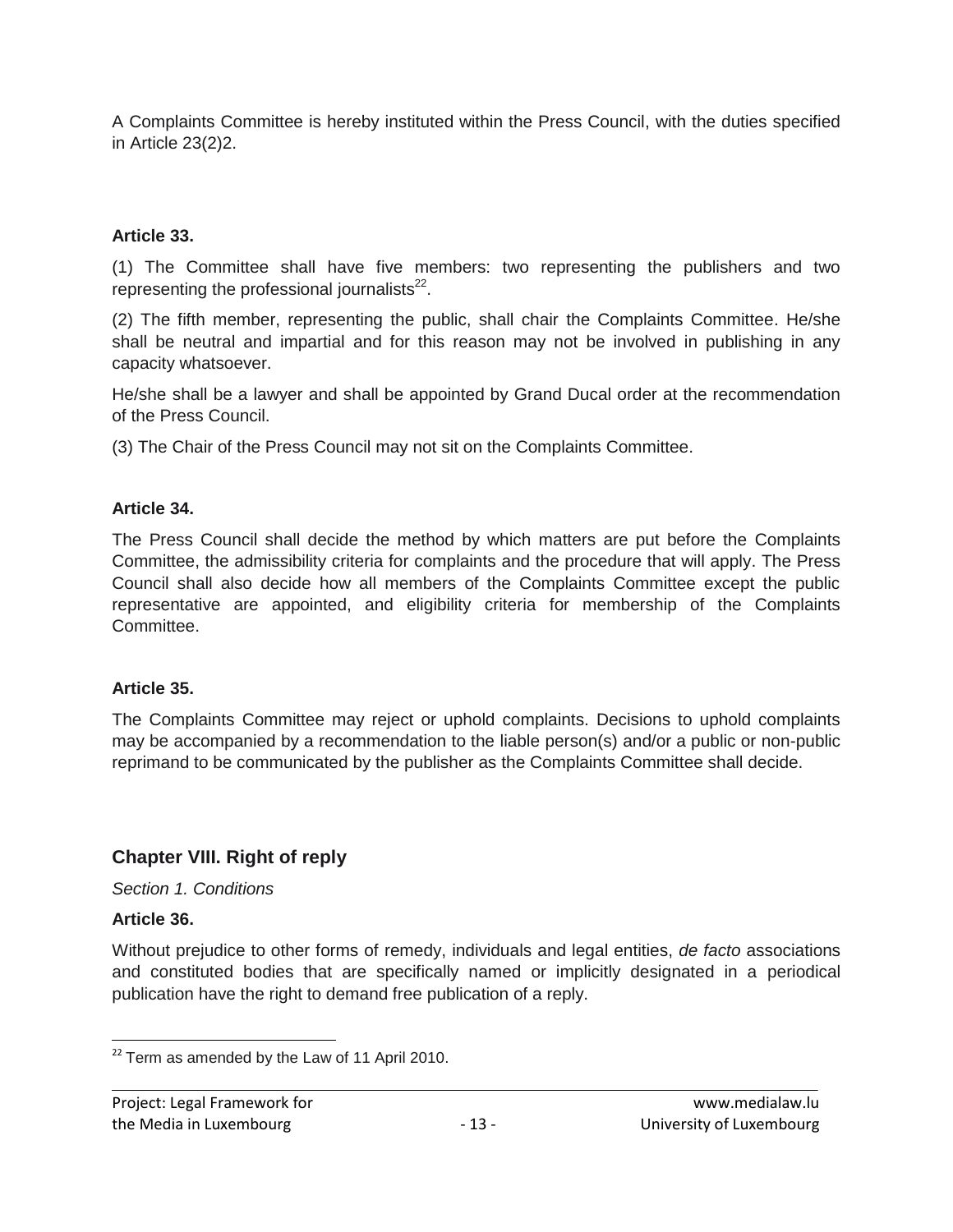#### *Section 2. Procedure*

#### **Article 37.**

Requests shall be sent by registered letter to the publisher within ninety days of the publication or broadcast date.

#### **Article 38.**

If the person concerned is a minor, his/her legal representative shall exercise the right of reply without prejudice to article 12 of the Convention on the Rights of the Child.

#### **Article 39.**

If the person concerned is deceased, the right of reply shall reside with all his/her relatives in the first degree or spouse, or if he/she has no such relatives or a spouse, with his/her closest relatives. The right of reply may be exercised one time only and by the first of such persons to take action. Should the limitation period specified in Article 37 have already commenced when the person concerned dies, his/her beneficiaries must exercise the right of reply by the original deadline.

#### **Article 40.**

Requests for publication or broadcast may be rejected unless they specify all texts, references and quotations to which the right of reply pertains, and also the text of the reply that is to be published or broadcast. Requests must be signed and include the full identity of the requester: family name, first name and address (individuals); company name, legal form, address of registered office and position of signatory (legal entities); or name, main office and position of signatory (*de facto* associations).

#### **Article 41.**

Requests for publication or broadcast of replies may be refused if they:

- a) are abusive or in violation of the law or morality;
- b) unnecessarily implicate a third party;
- c) are drafted in a language other than that of the defamation;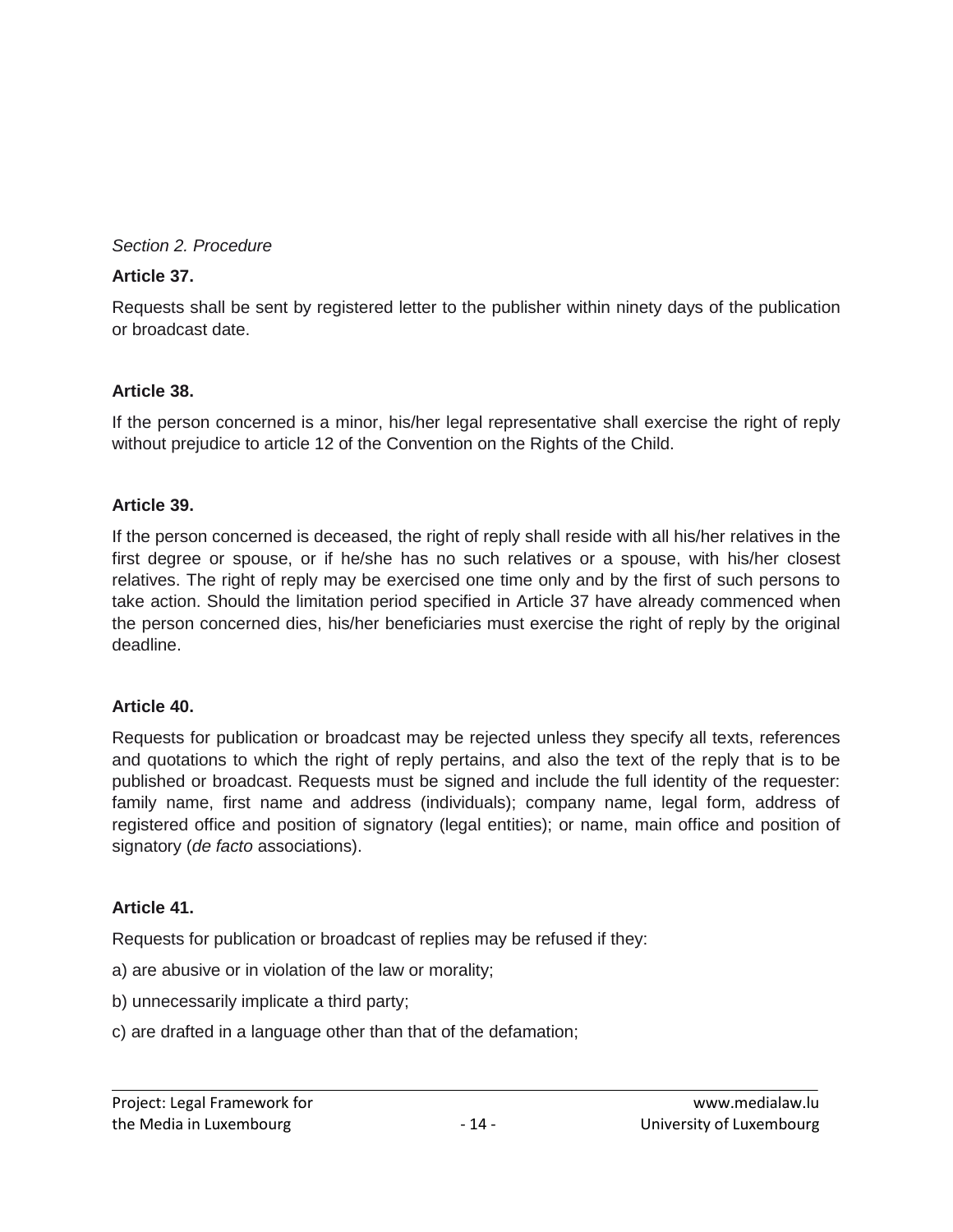d) have no immediate relationship with the defamation or defamatory images.

#### **Article 42.**

Excluding address, salutations, usual formulae and signature, replies may be as long as the information to which they refer. They may be up to one thousand written letters long.

#### **Article 43.**

If the reply relates to a written publication, it shall be included in full in the editorial content without interjection, preferably in the place where the text giving rise to the request was originally placed and in the basic script used for editorial content. If the reply relates to a nonwritten publication, the reply shall be broadcast at the closest possible time to that in which the defamation or defamatory images were originally broadcast.

All replies may be accompanied by a correction or comment as described above that may not be more than one-third longer than the reply.

#### **Article 44.**

In the case of publications that appear at least five times per week, the response must be published in the first issue or in the first delivery of the same type or series made three days, excluding Sundays and public holidays, after receipt by the addressee of the request. In the case of periodical publications that appear at longer intervals or if the first delivery of the same type or series occurs at longer intervals and so long as the request was received at least fifteen days before the next publication, the reply must appear in the first number or first delivery of the same type or series published after receipt of the request.

#### **Article 45.**

The reply shall be read by the person designated by the publisher, who shall not be either the author of the defamatory information or the requester exercising the right of reply.

#### *Section 3. Redress*

#### **Article 46.**

Without prejudice to other remedies, in particular compensation actions on the merits, in the event no reply has been published or broadcast by the deadline stated in Article 44 above or has not been published or broadcast in the manner requested, or has been judged unsatisfactory or insufficient, the President of the *Tribunal d'arrondissement* may at the application of the requester order a reply to be published or broadcast in the publication concerned by a date and in the manner he shall specify.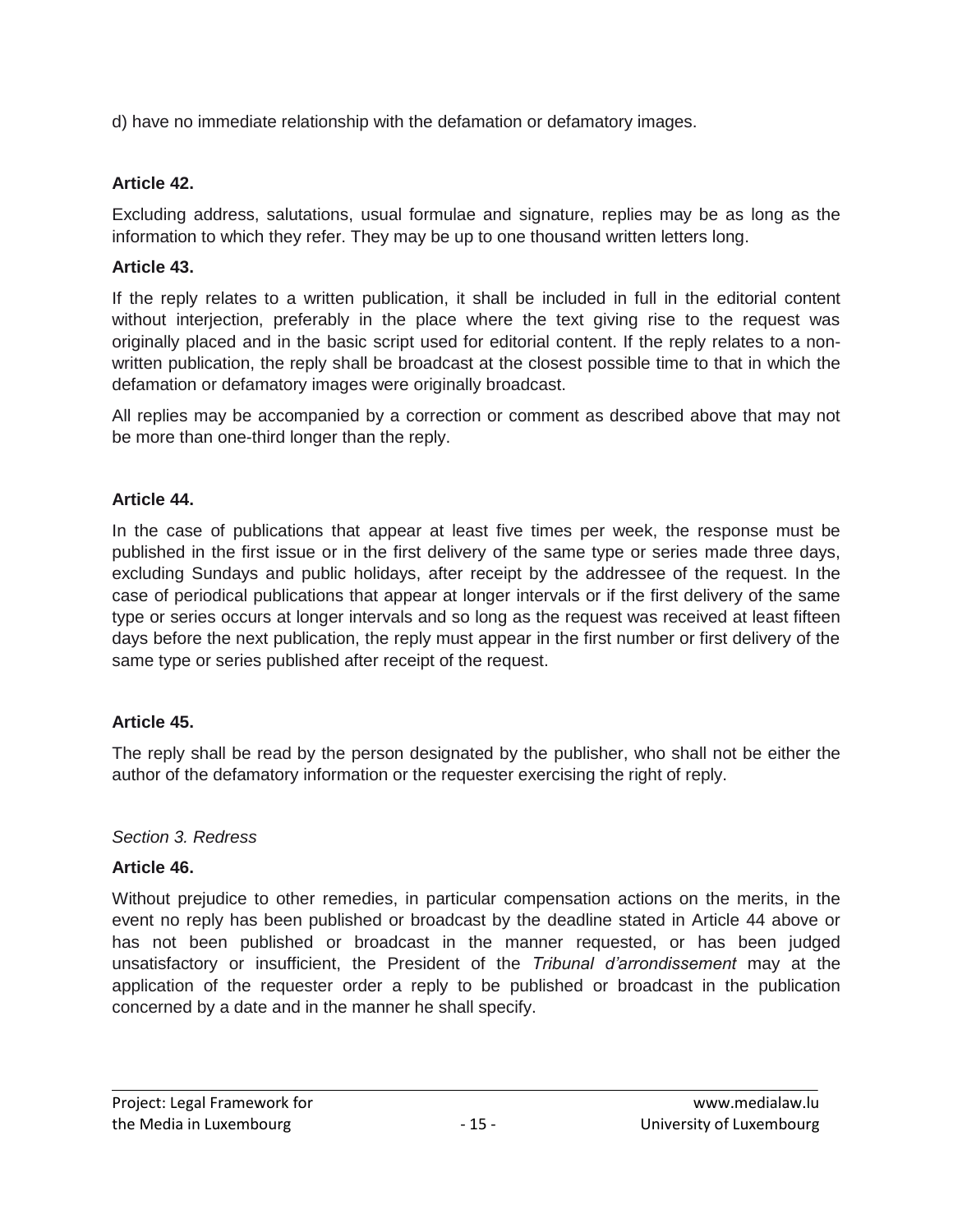The right to publication or broadcast of a reply shall be lost unless the application is made within three months of the date on which the reply ought to have been published or broadcast or on which the unsatisfactory reply was published or broadcast.

## **Article 47.**

Applications shall be made and decided on an urgent basis.

The President of the *Tribunal d'arrondissement* shall issue an order on the merits and in accordance with the urgent applications procedure set out in articles 934-940 New Code of Civil Procedure. However, notwithstanding article 939(2) New Code of Civil Procedure, orders made in response to urgent applications shall not be subject to appeal.

#### **Article 48.**

Orders by the President of the *Tribunal d'arrondissement* shall be made within ten days of the hearing for which the writ was served.

## **Article 49.**

Decisions ordering a reply to be published or broadcast by a specific deadline may also include a requirement that the publisher is to pay the requester a penalty payment of no more than 1250 euro per day's delay as of the end of the deadline.

The publisher may also be ordered to publish or broadcast the order made by the President of the *Tribunal d'arrondissement* in full or in part or only the operative part thereof.

## **Article 50.**

Appeals against orders made by the President of the *Tribunal d'arrondissement* must be made within fifteen days of notification.

Notices of appeals shall specify fixed-date proceedings. Appeals shall be brought before the *Cour d'appel* and heard on an urgent basis using the first instance procedure.

## **Chapter IX. Right to follow-up information**

#### *Section 1. Conditions*

#### **Article 51.**

Without prejudice to other remedies, persons who have been acquitted or discharged by the courts shall have the right to demand free publication or broadcast of information that wrongful charges were brought against them.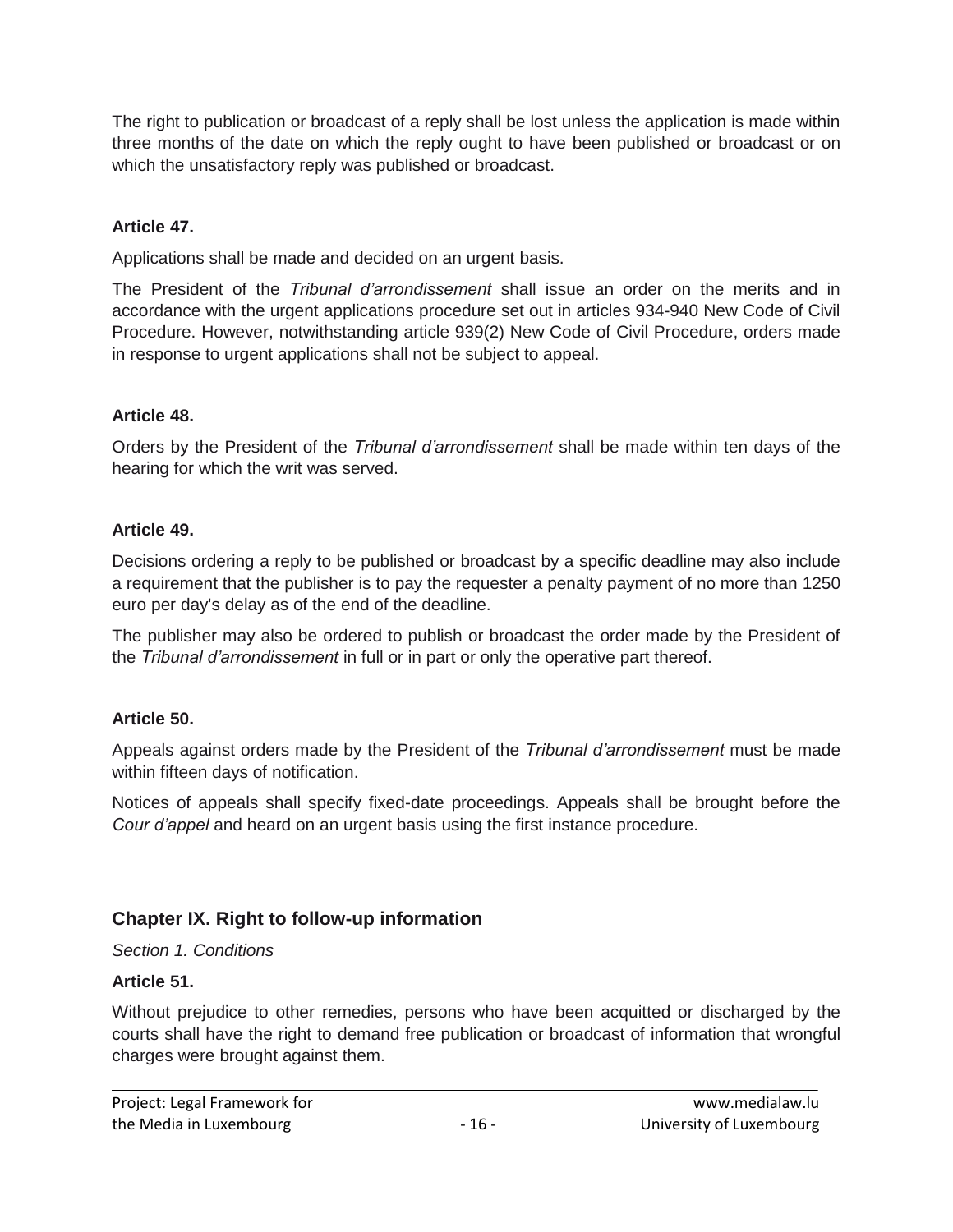#### *Section 2. Procedure*

### **Article 52.**

Requests must be sent by registered letter to the publisher within ninety days of the date on which the discharge or acquittal becomes *res judicata.*

### **Article 53.**

If the person concerned is a minor, his/her legal representative shall exercise the right of reply without prejudice to article 12 of the Convention on the Rights of the Child.

## **Article 54.**

If the person concerned dies after acquittal or discharge becomes *res judicata*, the right of reply shall lie with all his/her relatives in the first degree or spouse or if he/she has no such relatives or a spouse, with his/her closest relatives. The right of reply may be exercised one time only and by the first of such persons to take action. Should the limitation period specified in Article 52 have already commenced when the person concerned dies, his/her beneficiaries must exercise the right of reply by the original deadline.

## **Article 55.**

Requests for publication or broadcast may be rejected unless they specify the words or images containing the information to which the right pertains. Requests must be signed and include the full identity of the requester: family name, first name and address. To the request must be attached the text of the follow-up information, the acquittal or discharge judgment and a certificate from the competent judicial authority stating that the decision is not under appeal and is *res judicata*.

## **Article 56.**

Follow-up information shall be given in the same language as the information that gave rise to the request and shall contain the following details only:

- a) name of publisher;
- b) reference to the information referred to in Article 51 creating the right to follow-up information;
- c) the acquittal or discharge judgment in favour of the requester;
- d) the date of the judgment;
- e) the fact that the judgment is not subject to appeal or challenge at any level;
- f) the name of the court that issued the judgment.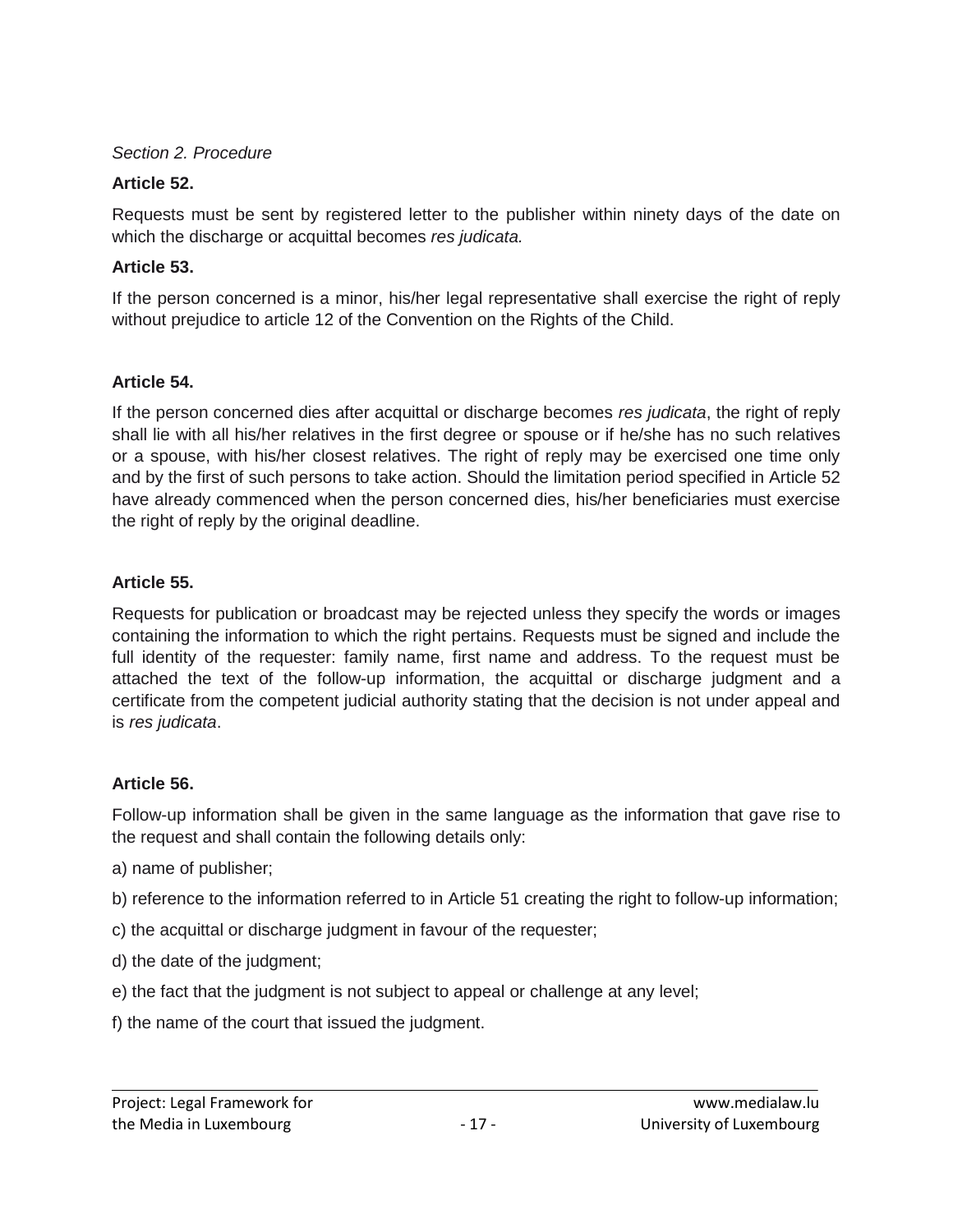#### **Article 57.**

If the follow-up information refers to a written publication, it shall be included in full in the editorial content without interjection, preferably in the place where the text giving rise to the request was originally placed and in the basic script used for editorial content. If the follow-up information relates to a non-written periodical publication, it shall be broadcast at the closest possible time to that in which the defamation or defamatory images to which the follow-up information refers was/were originally broadcast.

Follow-up information may be accompanied by a correction or comment in the form described above that may not be more than one-third longer than the reply.

#### **Article 58.**

In the case of publications that appear at least five times per week, the follow-up information must be published or broadcast in the first issue or in the first delivery of the same type or series three days, excluding Sundays and public holidays, after receipt by the publisher of the request. In the case of periodical publications that appear at longer intervals or if the first delivery of the same type or series occurs at longer intervals and so long as the request was received at least fifteen days before the next publication, the follow-up information must appear in the first number or first delivery of the same type or series published or broadcast after receipt of the request.

#### **Article 59.**

The follow-up information shall be read by the person designated by the publisher, who shall not be either the author of the defamatory information or the requester exercising the right of reply.

#### *Section 3. Redress*

#### **Article 60.**

Without prejudice to other remedies, particularly compensation actions on the merits, if follow-up information has not been published or broadcast by the deadline set in Article 58 above, or if it has not been published as requested or, in the case of spontaneous information, has been judged unsatisfactory or insufficient by the requester, the latter may seek the redress specified in Articles 46-50 above.

Such action must be commenced within three months of the date when the follow-up information ought to have been published or broadcast or of the date when the spontaneous information judged unsatisfactory was published or broadcast.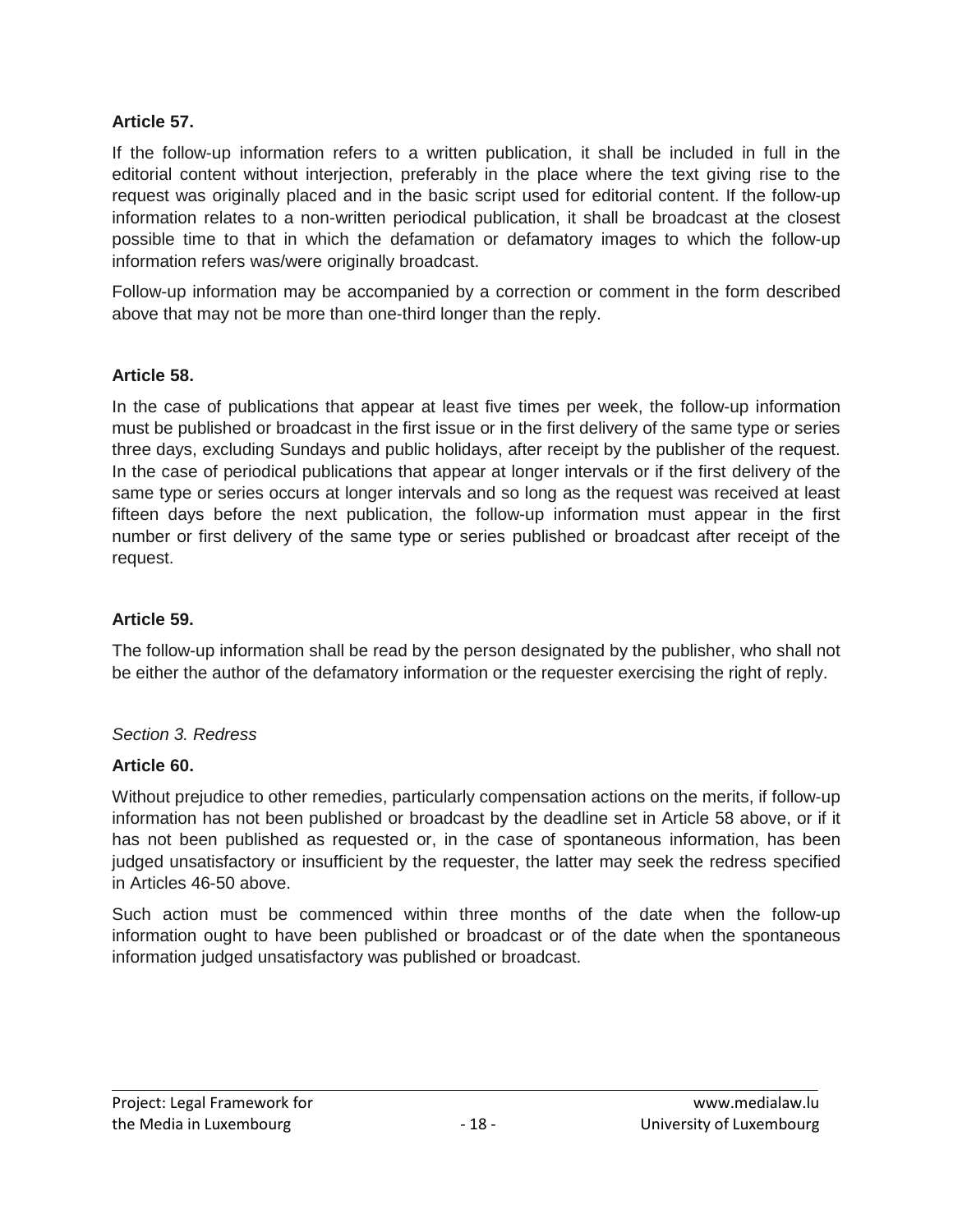## **Chapter X. Provisions common to the right of reply and to the right to follow-up information**

## **Article 61.**

Persons wishing to exercise their right of reply or right to follow-up information in a periodical publication pursuant to the Law of 27 July 1991 on Electronic Media as amended, may do so by sending a registered letter to the beneficiary of the concession or licence within the mandatory period for keeping recordings specified in article 6 of the Law of 27 July 1991, stating that they wish to exercise their right to consult the recording of the part of the programme concerned in order to judge whether they can, or wish to, exercise a right to reply or right to follow-up information. Consultation of the recordings shall either be allowed free of charge on the beneficiary's premises or else the requester shall receive a free copy of the recording on an appropriate medium within seven days of his/her request. Recordings shall be kept until the expiry of the limitation period for requesting from the publisher publication or broadcast of a reply or follow-up information.

## **Chapter XI. Publications**

## **Article 62.**

Non-periodical publications shall state the name and address of their author or publisher, place of printing or production and the place where they are made available to the public.

If the author or publisher is a legal entity, its name and the address of its registered office must be stated.

If the author or publisher is not a legal entity, the name(s) and address(es) of the person(s) acting as author or publisher must be stated.

The date the publication was first made available to the public must also be stated.

## **Article 63.**

In the case of periodical publications, the name and business address of the publisher, the names and business addresses of the editors and the place they are made available and the date they were first made available to the public must be stated.

If the publisher is a legal entity, its name and the address of its registered office and the name of its statutory representative must be stated.

If the publisher is not a legal entity, the name(s) and address(es) of the person(s) acting as publisher must be stated.

#### **Article 64.**

The publisher may publish the editorial policy of a periodical publication.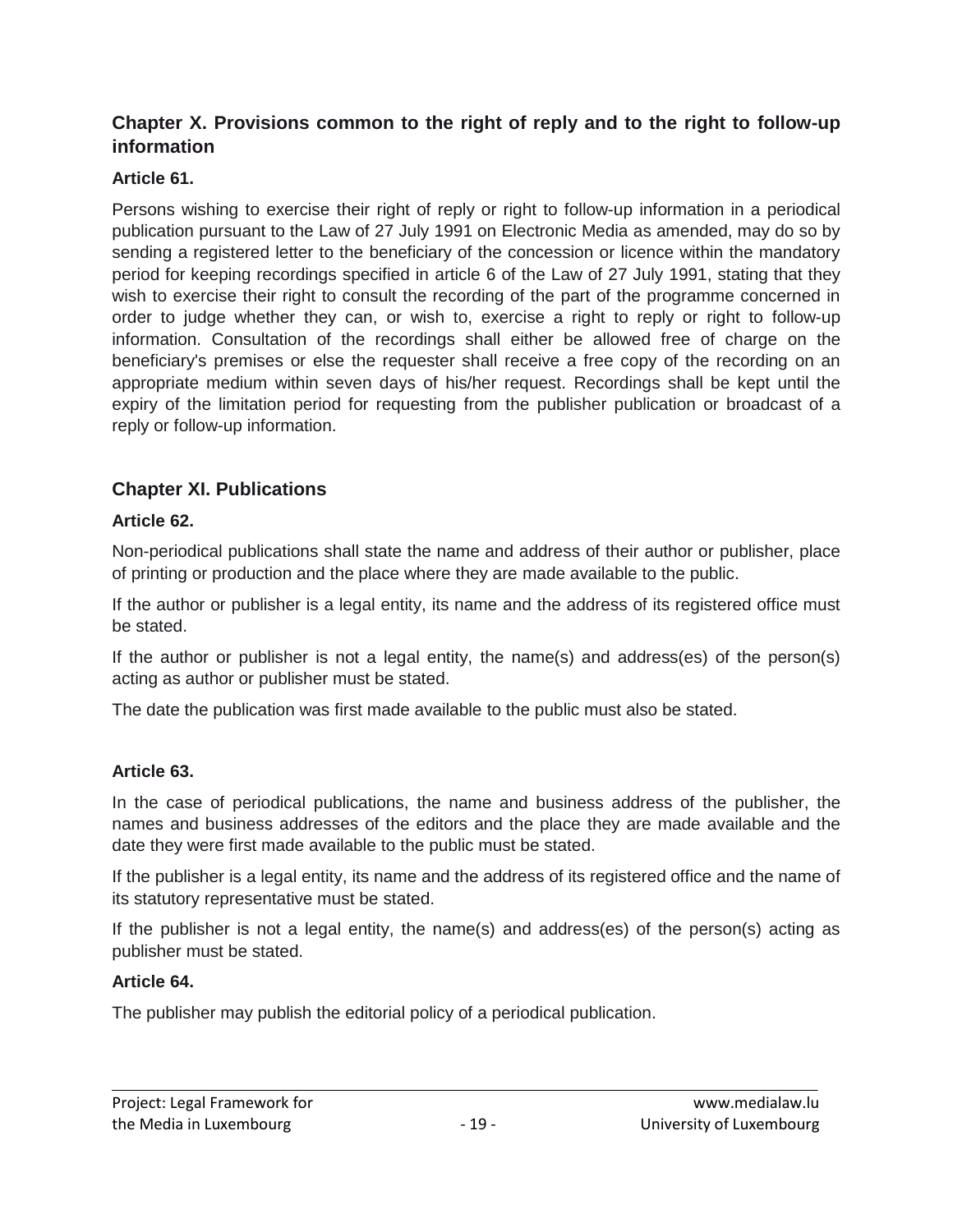#### **Article 65.**

Periodical publications containing an index shall indicate where the information specified in Articles 63, 64, 66 and 67 of the present law is published.

#### **Article 66.**

Publications published by legal entities shall once a year in the first number published or in the first delivery of the year:

- identify all shareholders with a more than 25 percent direct or indirect stake in the legal entity concerned;

- identify all members of the administration and management bodies and all persons responsible for the general and daily management of the company;

- if several legal entities are superimposed on each other, the above details shall be provided in a manner that ensures that the public knows the family names, first names, professions and countries of residence of all individuals who control the legal entity publishing the publication through the above several legal entities if they hold over 25 percent of the share capital, if they sit on the administration or management bodies of any of the above several legal entities or if they are responsible for the daily running of any of the above several legal entities.

#### **Article 67.**

Where a person identified in Article 66 above also sits on an administration or management body of a legal entity that owns or publishes another publication, or directly or indirectly owns more than 25 percent of the share capital of another publication, the name of that publication, the name of the publisher, its legal form, commercial or corporate purpose and registered or head office address must also be stated.

#### **Article 68.**

Articles 62-67 and 69 shall not apply to small print runs made for sales or business relations purposes, such as forms, labels, price lists, voting cards or visiting cards.

#### **Article 69.**

This Section does not apply to publications holding a concession or permit under the Law of 27 July 1991 on Electronic Media as amended.

Holders of such concessions and permits shall however ensure that the information referred to in Articles 62-67 above and the list of all publications they have published are available to the public at all times.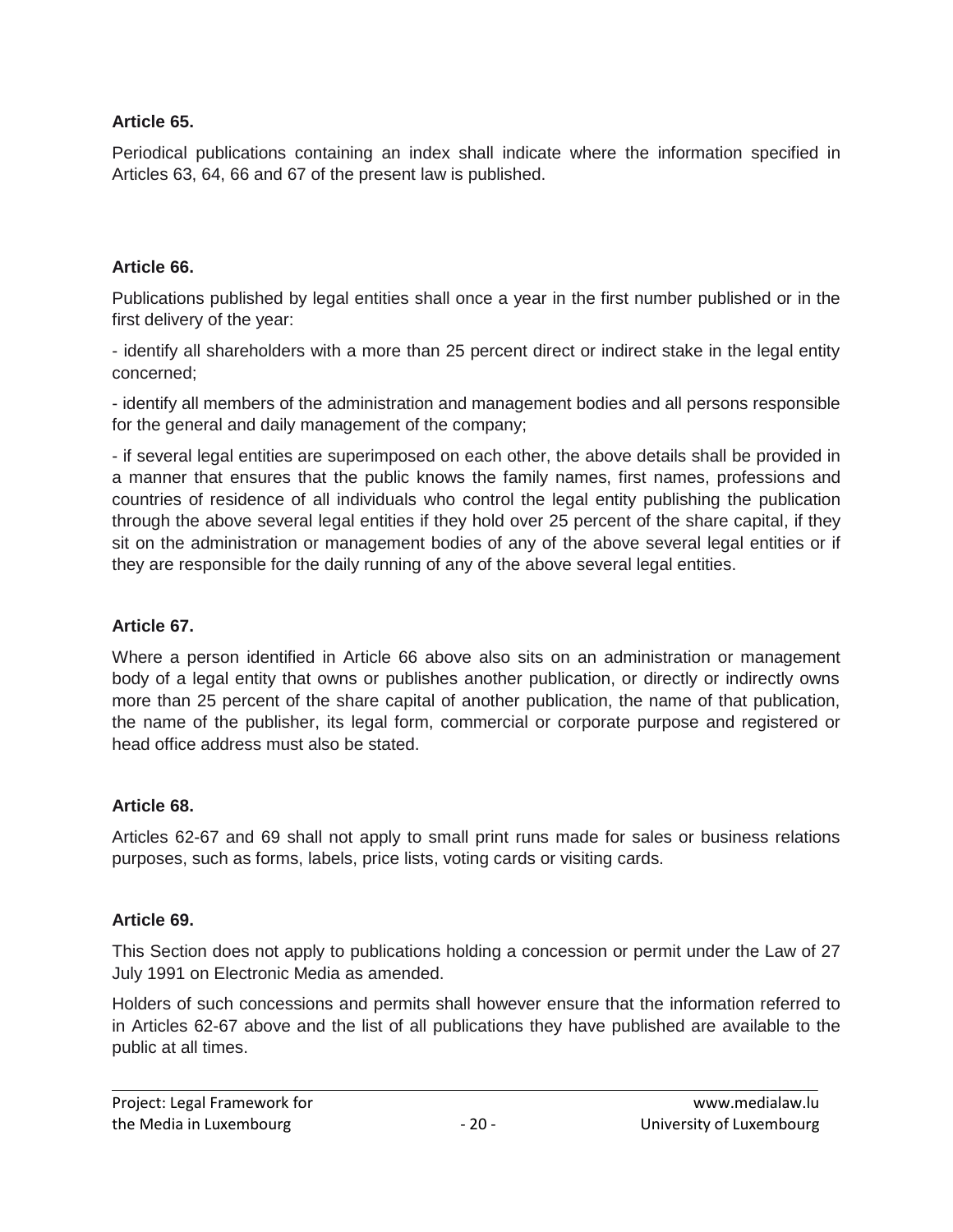## **Chapter XII. Procedure**

*Section 1. Limitation*

## **Article 70.**

Criminal proceedings resulting from an offence committed via any media, and claims for damages in civil proceedings resulting from an offence or negligent tort committed via any media that are brought before the criminal courts at the same time as the criminal proceedings themselves, are both subject to a three-month limitation period commencing on the date availability to the public begins.

## **Article 71.**

Offences are deemed committed when the defamation is first communicated or published or made available to the public. In the case of on-line publications, publication or broadcast shall occur when the defamation becomes accessible by the public.

## **Article 72.**

Unless proved to the contrary, the date a publication is first made available to the public is the date indicated in the publication.

Where no such date is given, the burden of proving the date a publication is first made available to the public shall lie with the person alleging that the criminal or civil action is time-debarred.

#### **Article 73.**

The limitation period shall be interrupted by investigative measures and steps in criminal proceedings. Where limitation periods are interrupted before the stated deadline, the new limitation period shall be one year.

*Section 2. Publication of judgments and court orders.*

## **Article 74.**

Civil and criminal courts deciding on the merits of cases on the basis of the present law may, within the deadlines and in the manner herein specified, order communication to the public in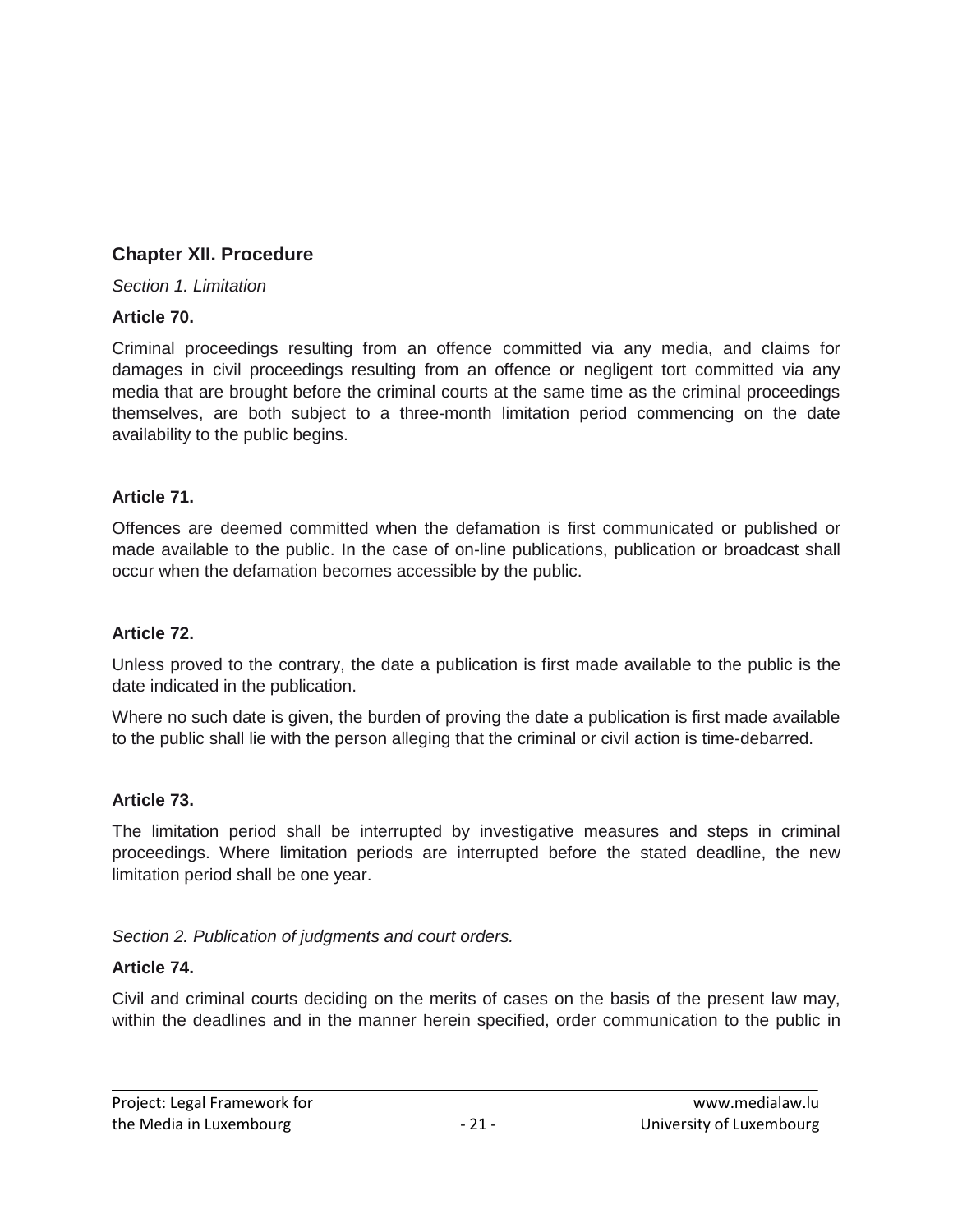the publication concerned of all or any part of the judgment against the person found guilty or liable within the meaning of Article 21 above.

Such orders may also require the publisher to pay a fine to the victim of no more than 1250 euro per day's delay, pursuant to articles 2059-2066 Civil Code.

#### *Section 3. Seizure of a publication*

#### **Article 75.**

(1) During criminal proceedings concerning offences committed via any media, the courts may order all or any part of any publication containing a criminal offence to be seized, without prejudice to articles 31 and 66 Code of Criminal Procedure, so long as the measure ordered is not disproportionate to the legitimate purpose pursued, which is to protect the rights of the victim, and so long as that protection cannot be obtained by any other means, such as publication or broadcast of a reply, follow-up information or a correction.

(2) In the case of offences committed via any media, the measure referred to in sub-section (1) may be ordered in investigations of persons unknown if the person liable within the meaning of Article 21 above cannot be identified.

#### **Article 76.**

Seizures shall not include individual copies of publications that are in the hands of persons who do not make them available to the public.

## **Chapter XIII. "Criminal provision" 23**

#### **Article 77.**

#### *(Law of 11 April 2010)*

"Anyone acting as a professional journalist who does not meet the conditions set out in article 3(6) shall be subject to a fine of 500-25 000 euro. The fine shall be doubled in the event of repeated offences."

**Article 78.** *(...) (deleted following the Law of 11 April 2010)*

**Article 79.** *(...) (deleted following the Law of 11 April 2010)*

**Article 80.** *(...) (deleted following the Law of 11 April 2010)*

**Article 81.** (...) *(deleted following the Law of 11 April 2010)*

 $\overline{\phantom{a}}$  $^{23}$ Title amended by virtue of the Law of 11 April 2010.